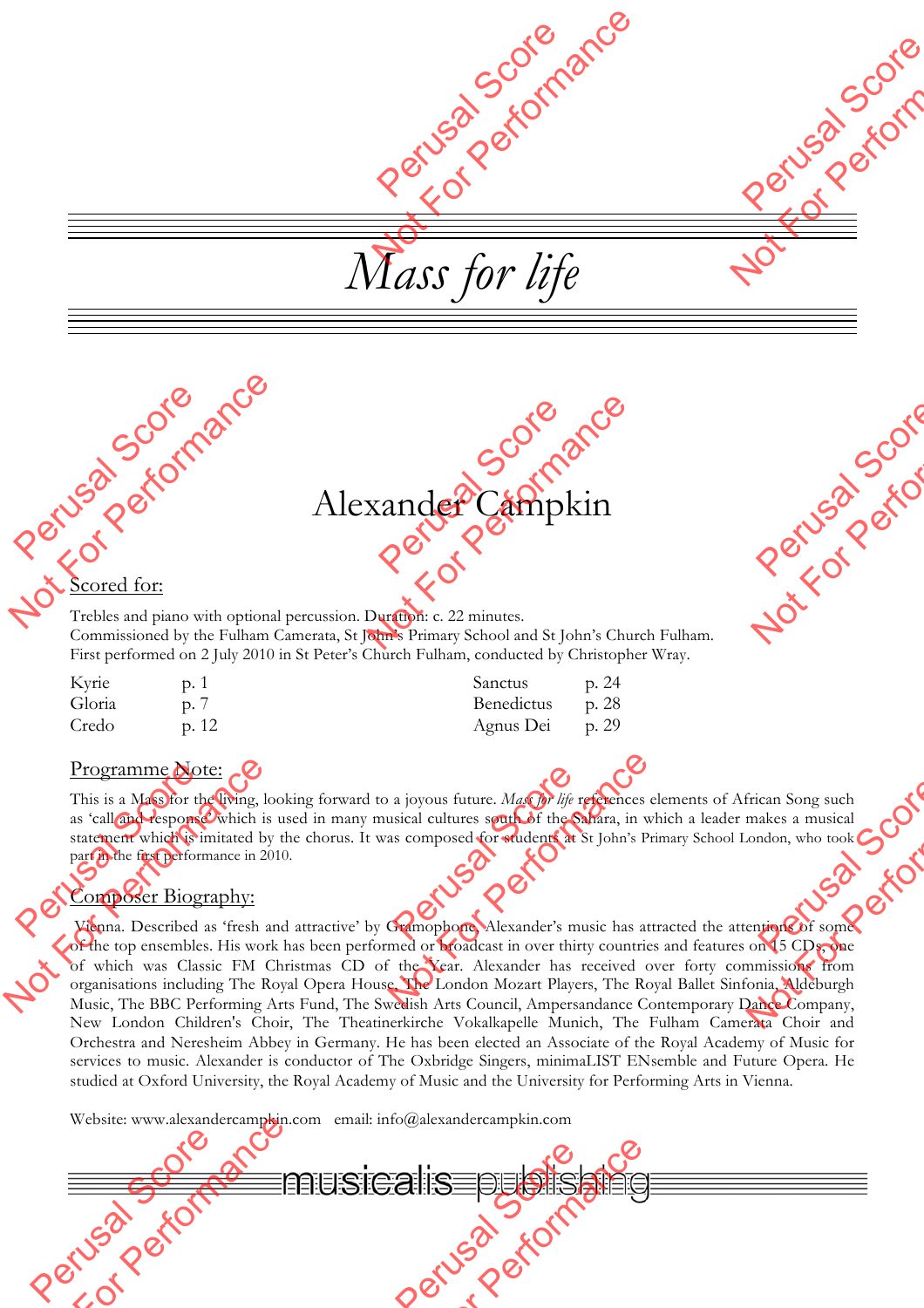



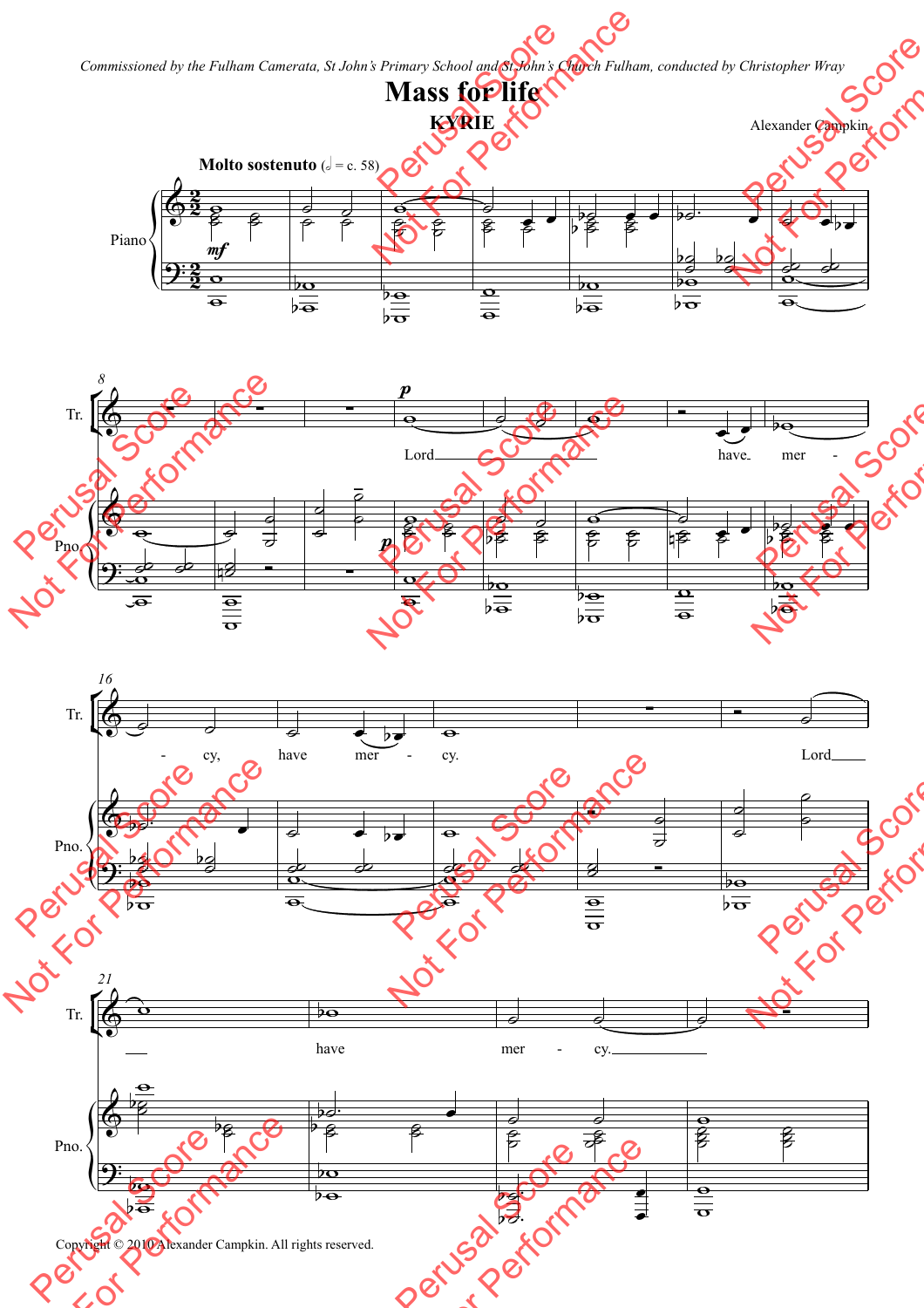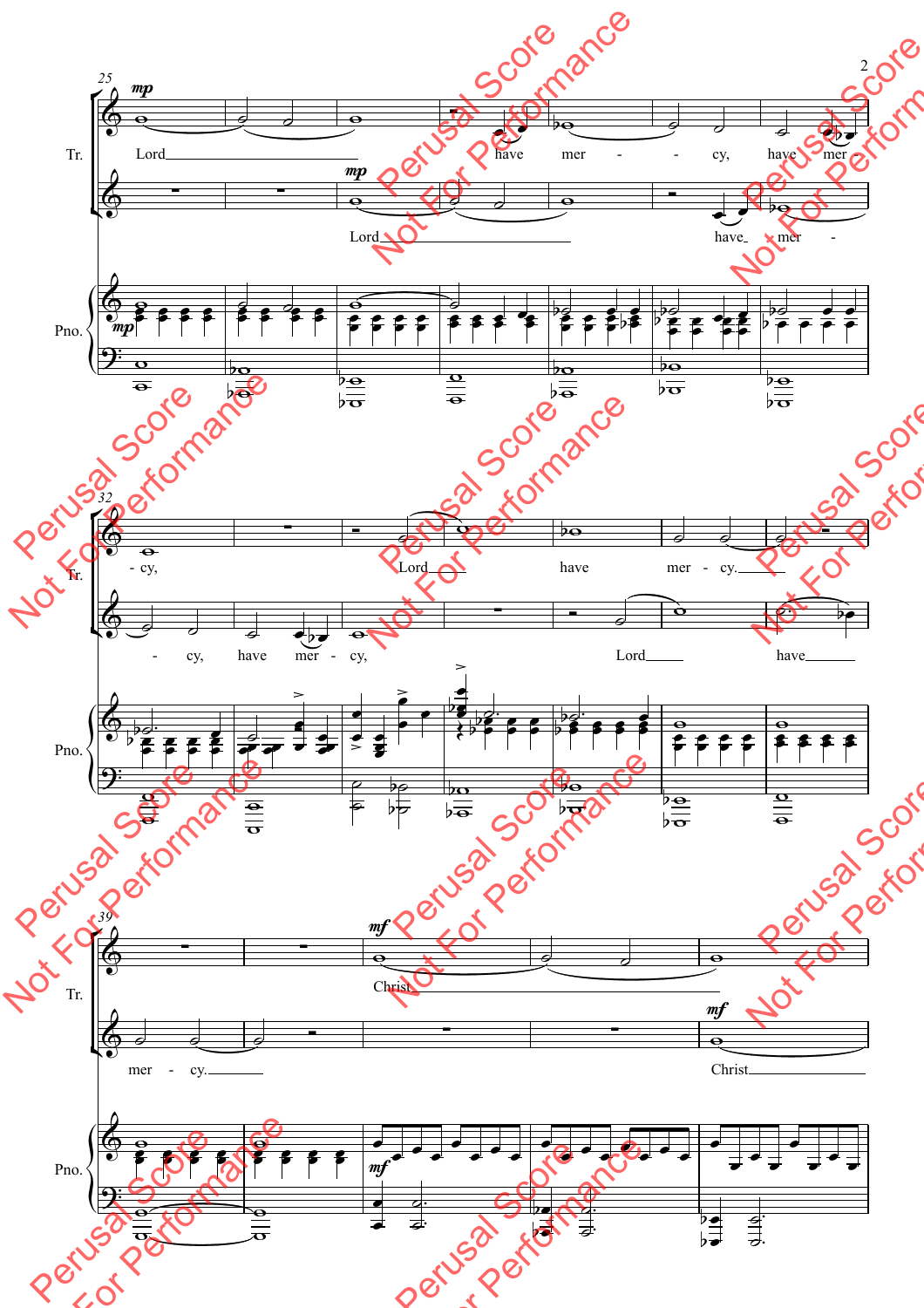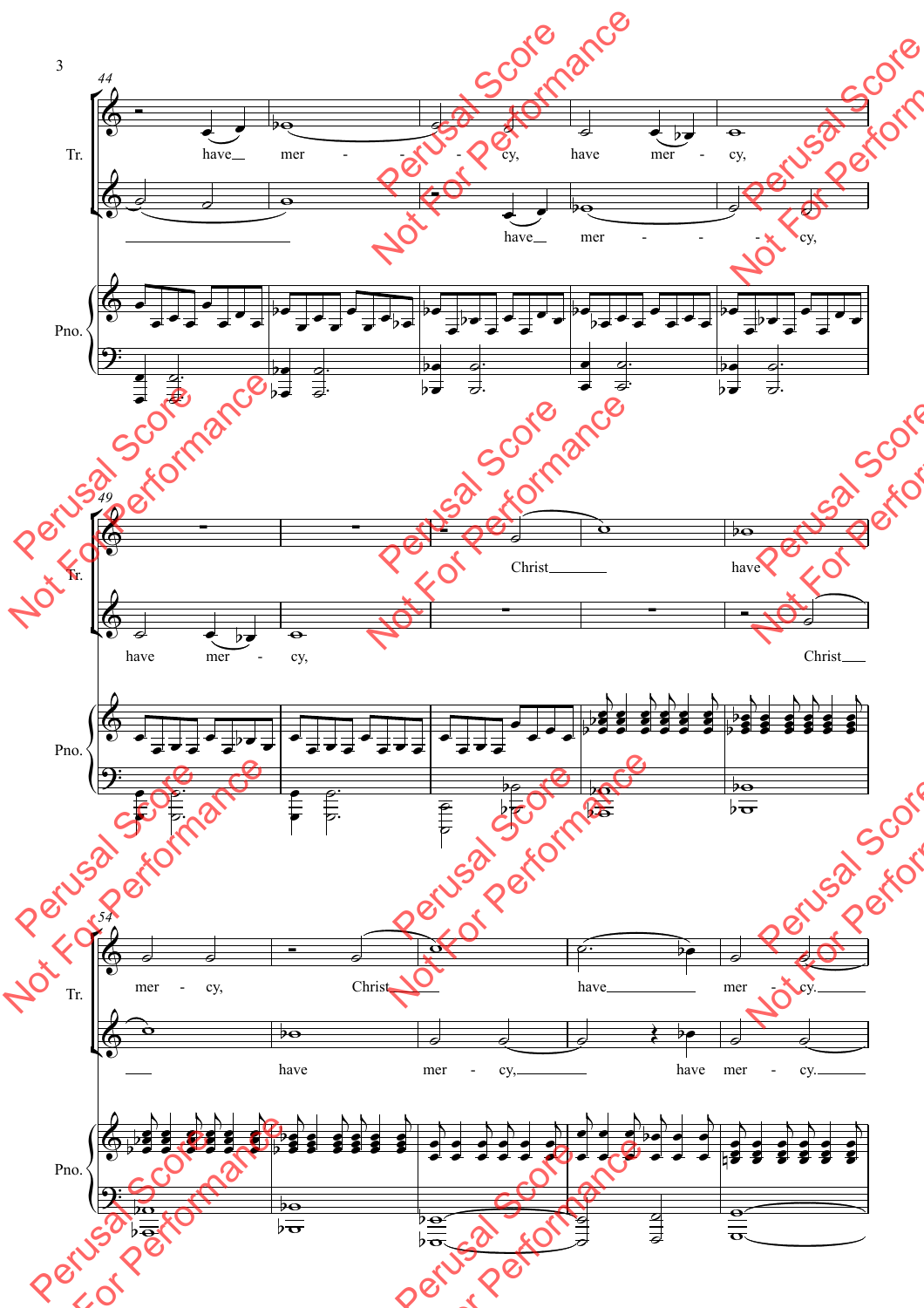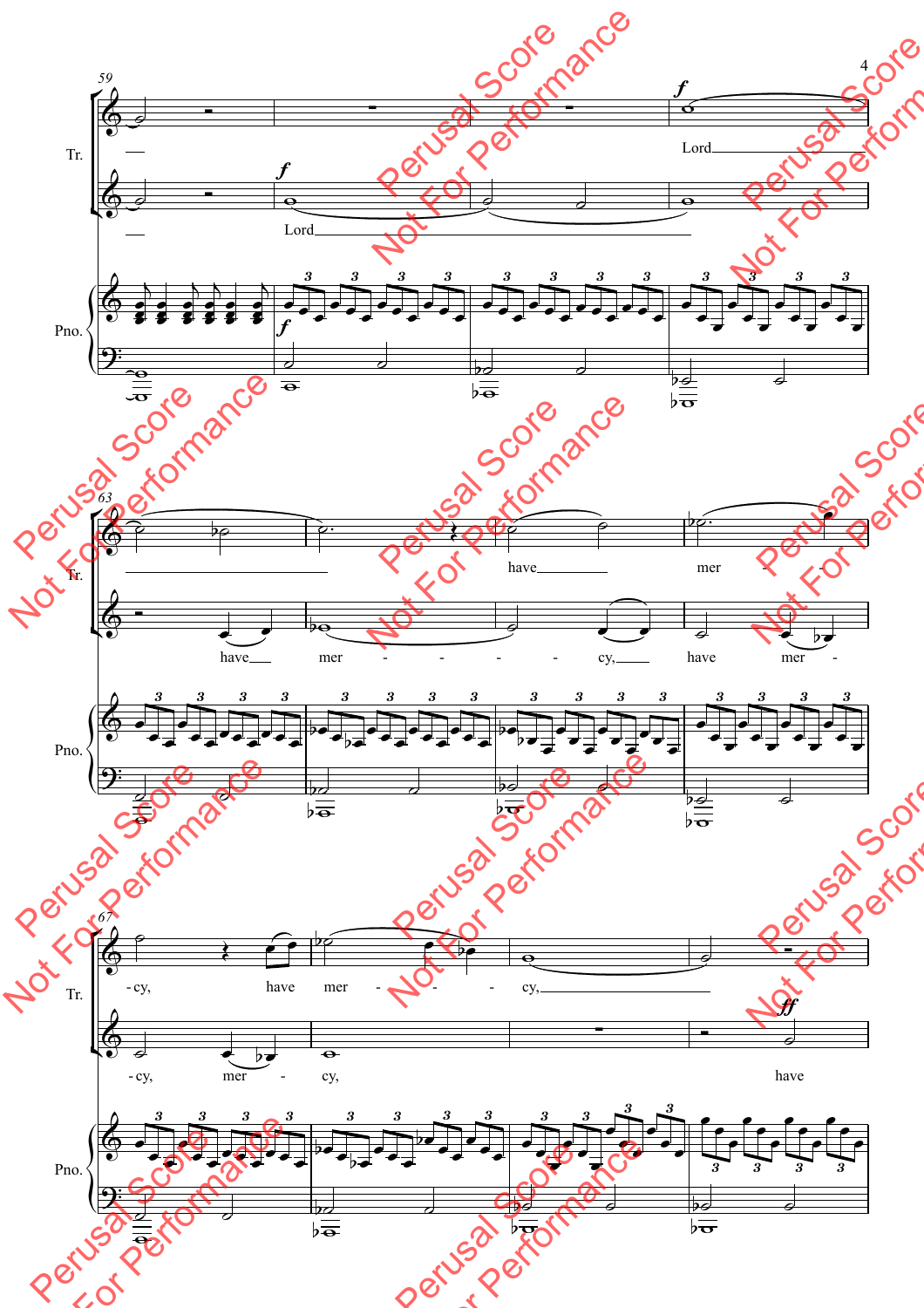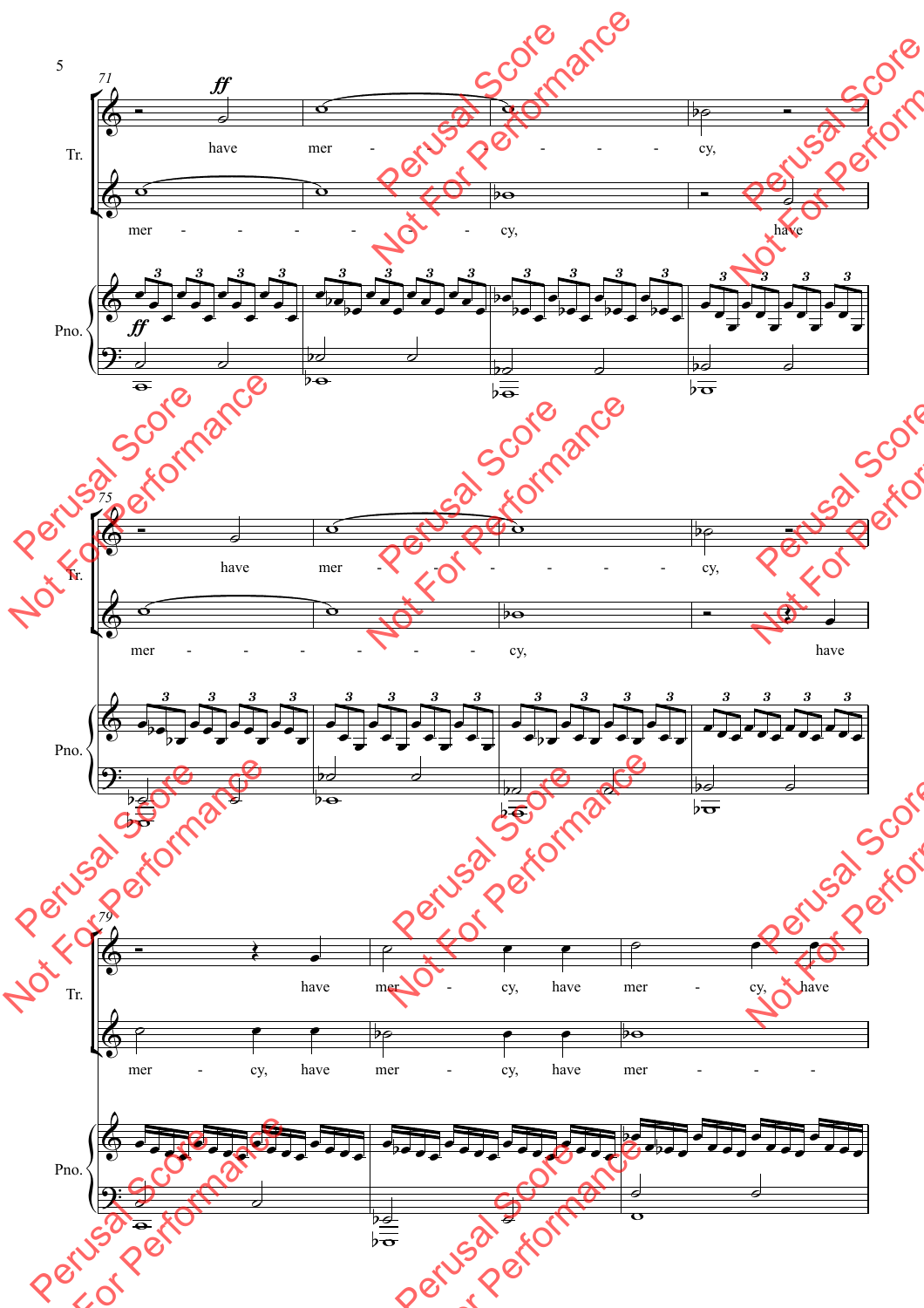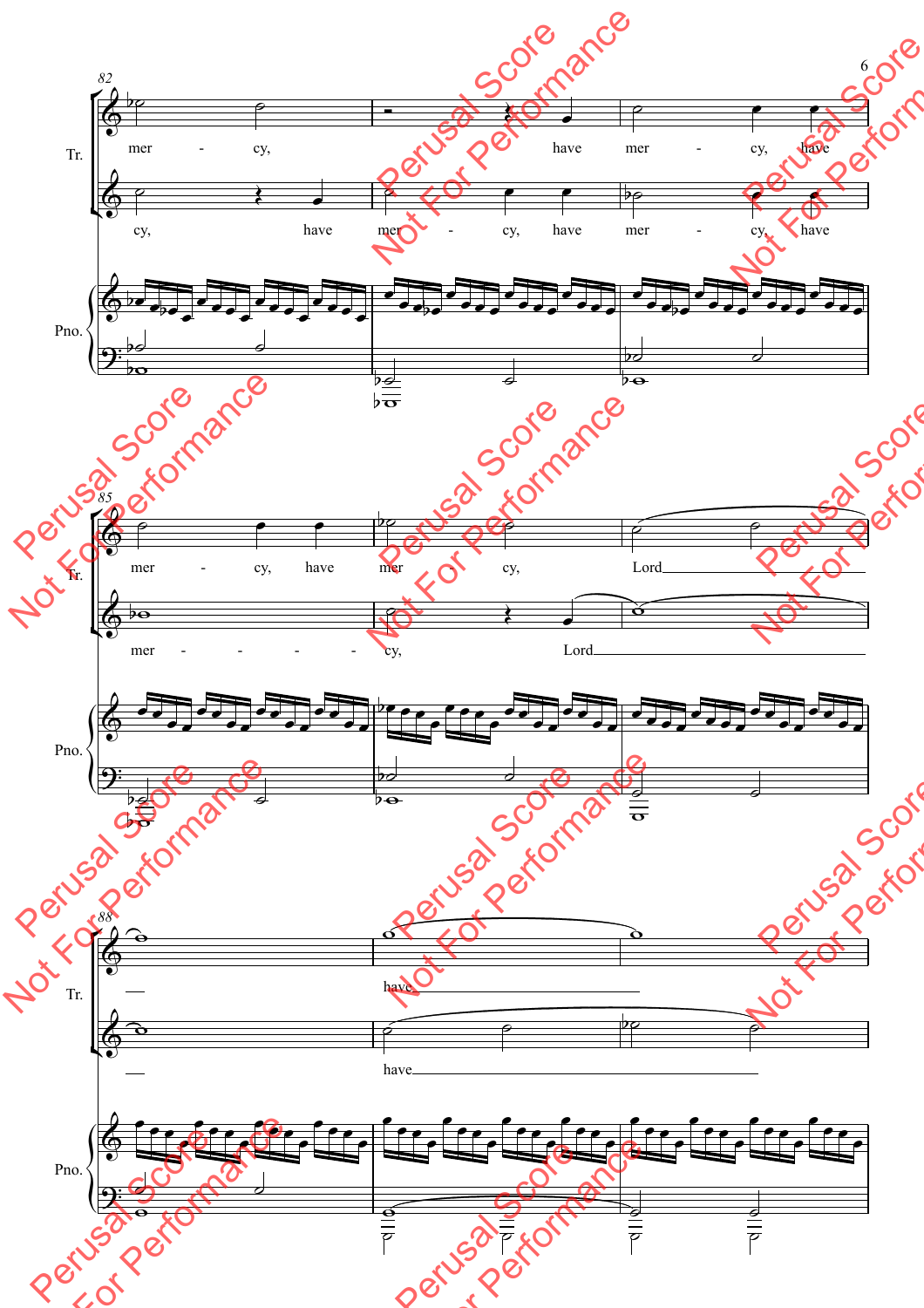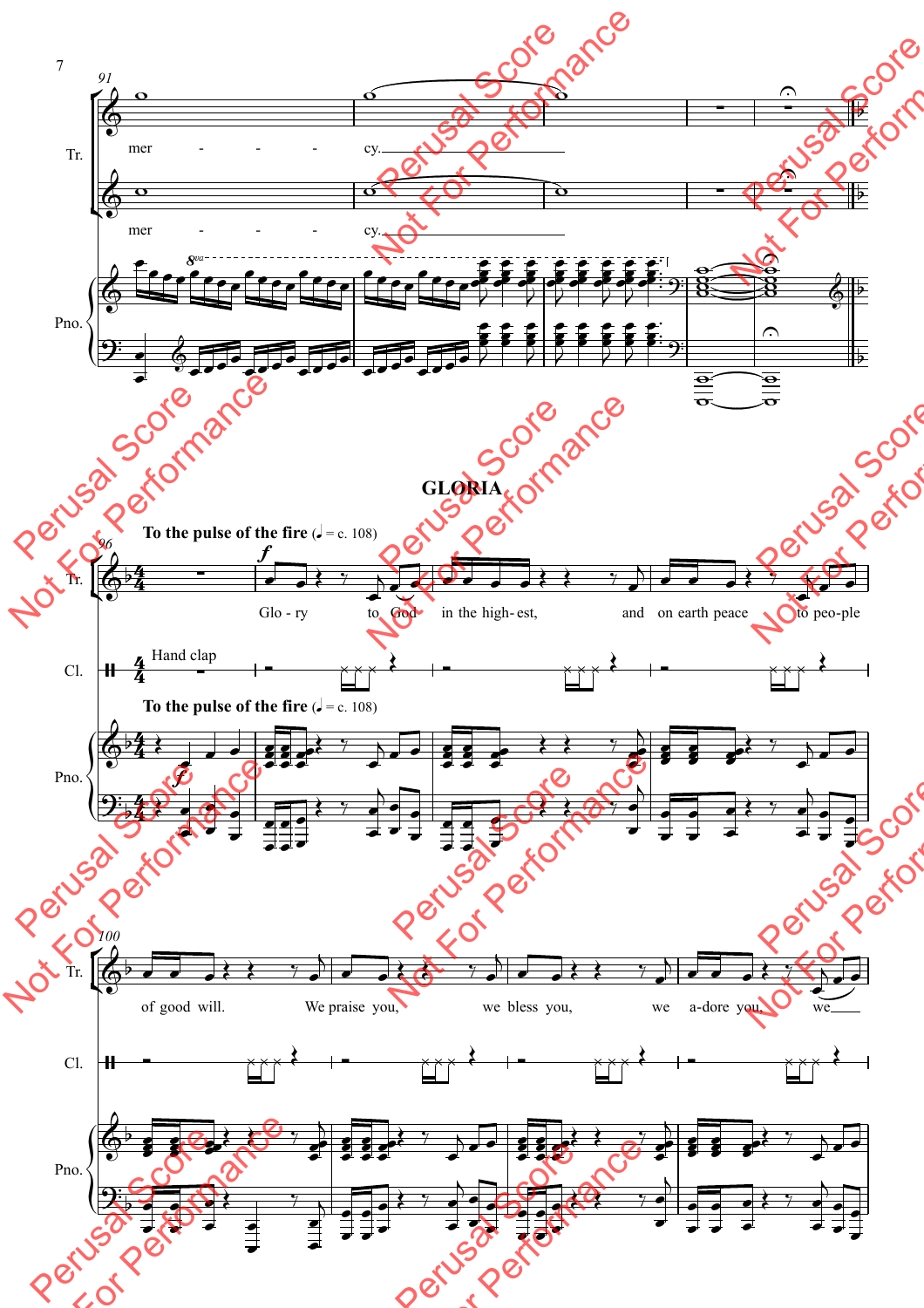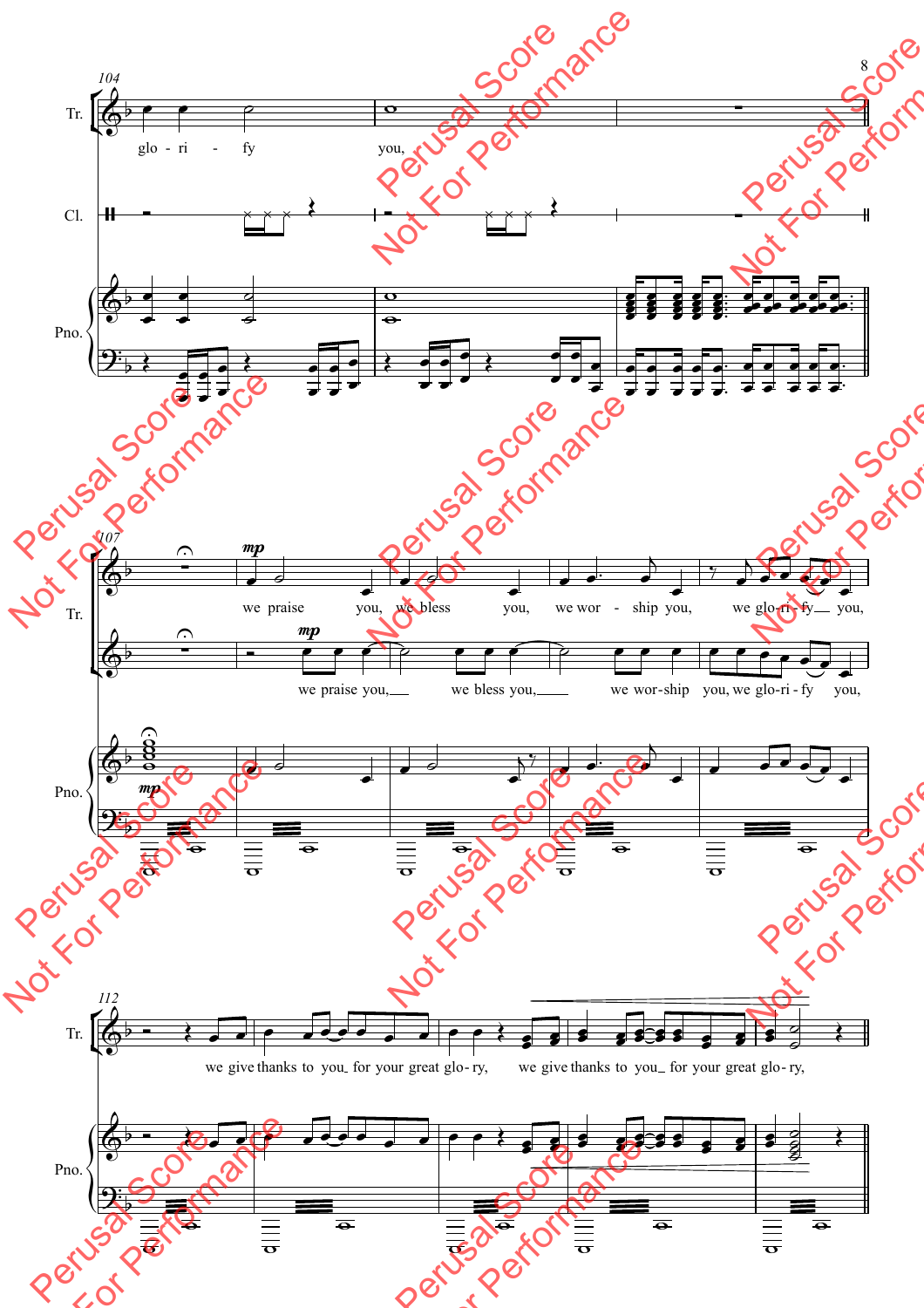



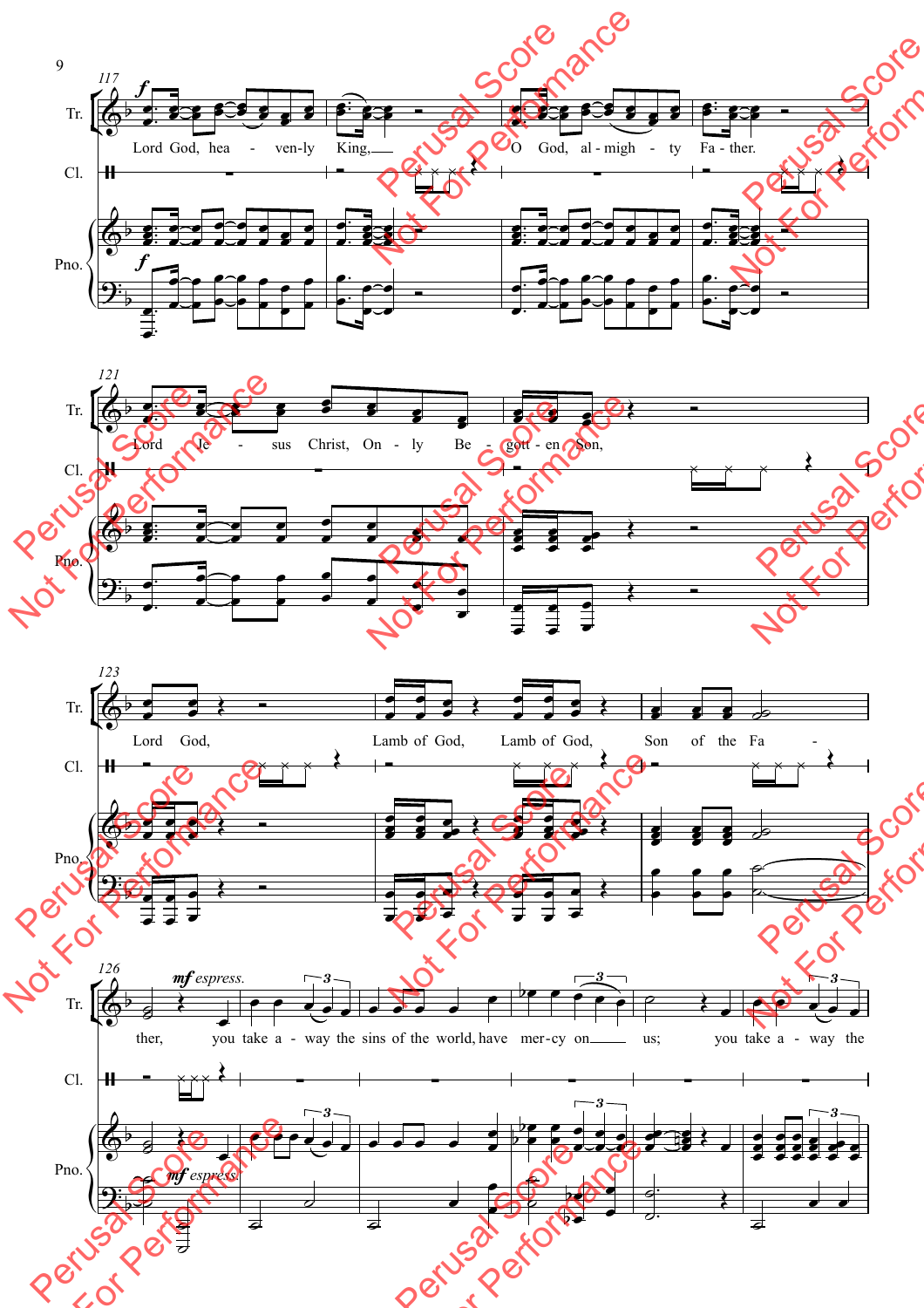

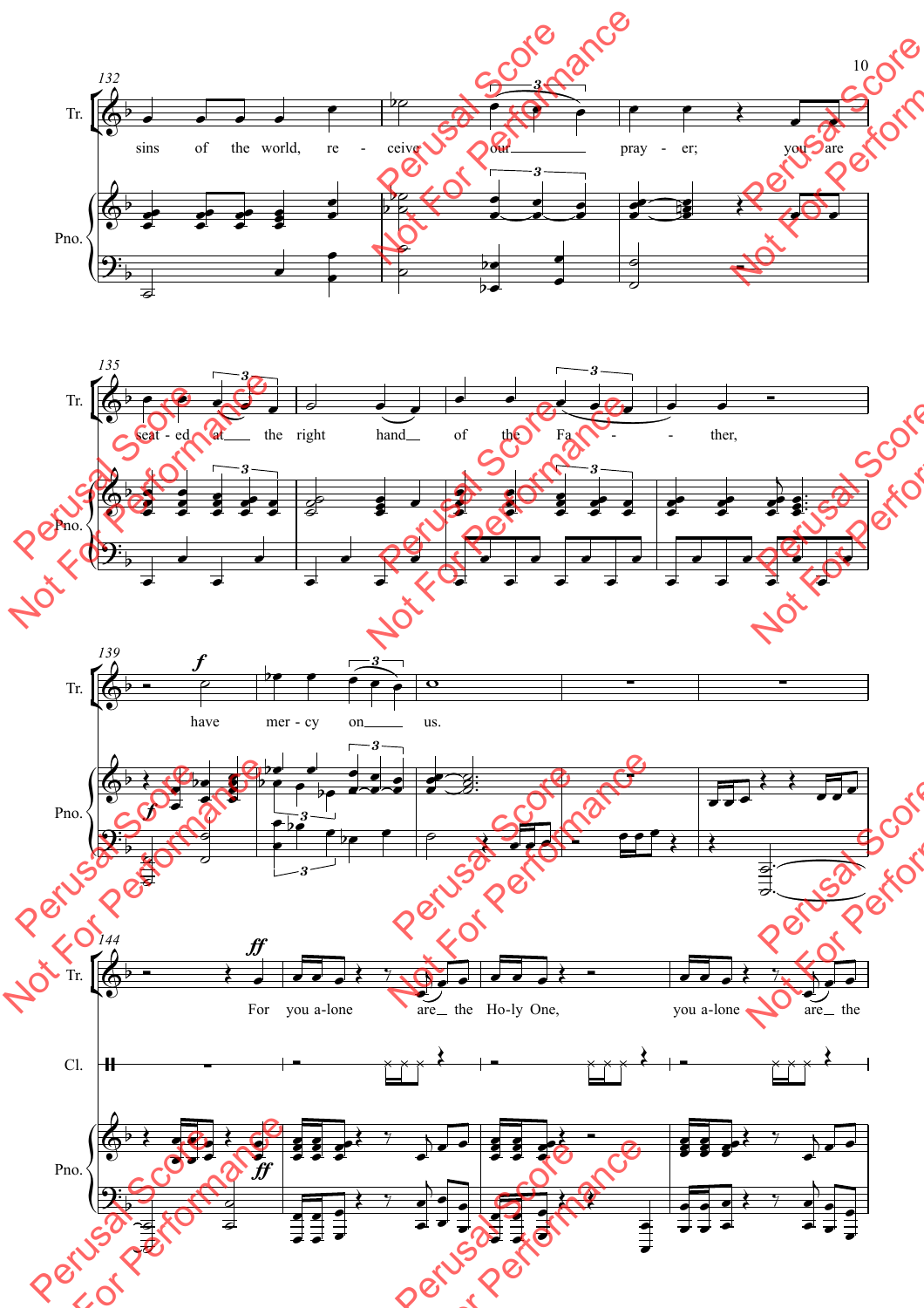

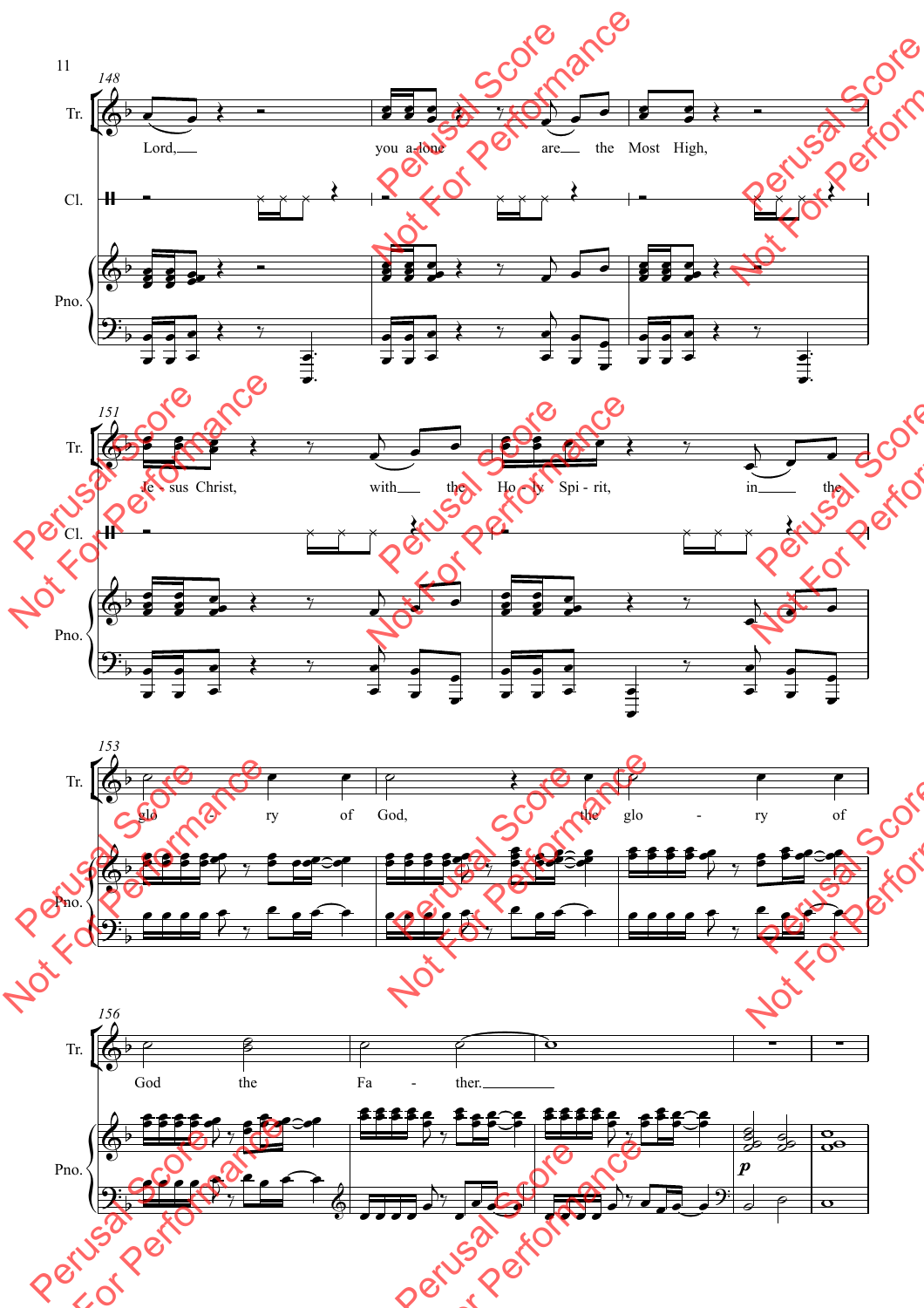



**CREDO**

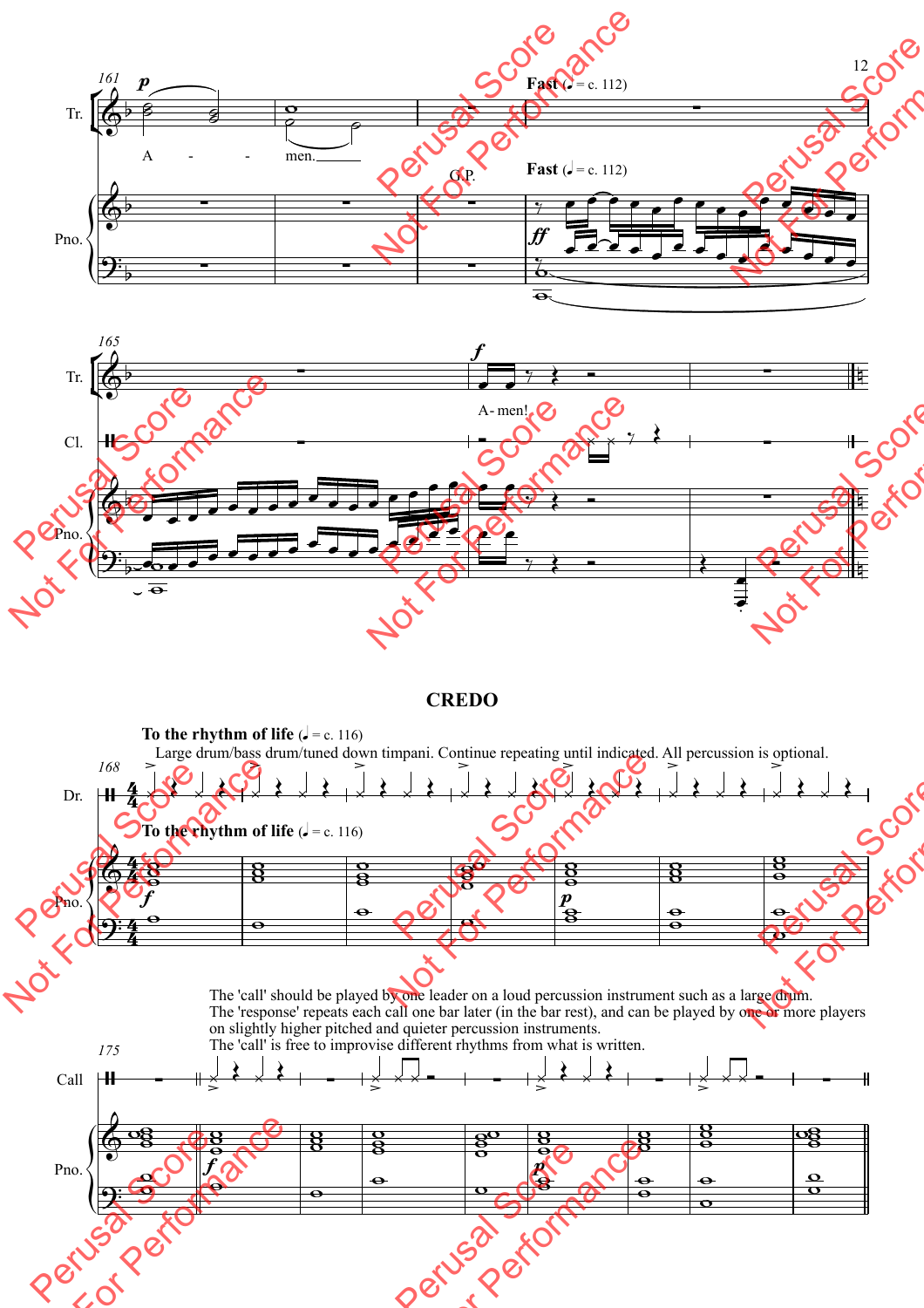



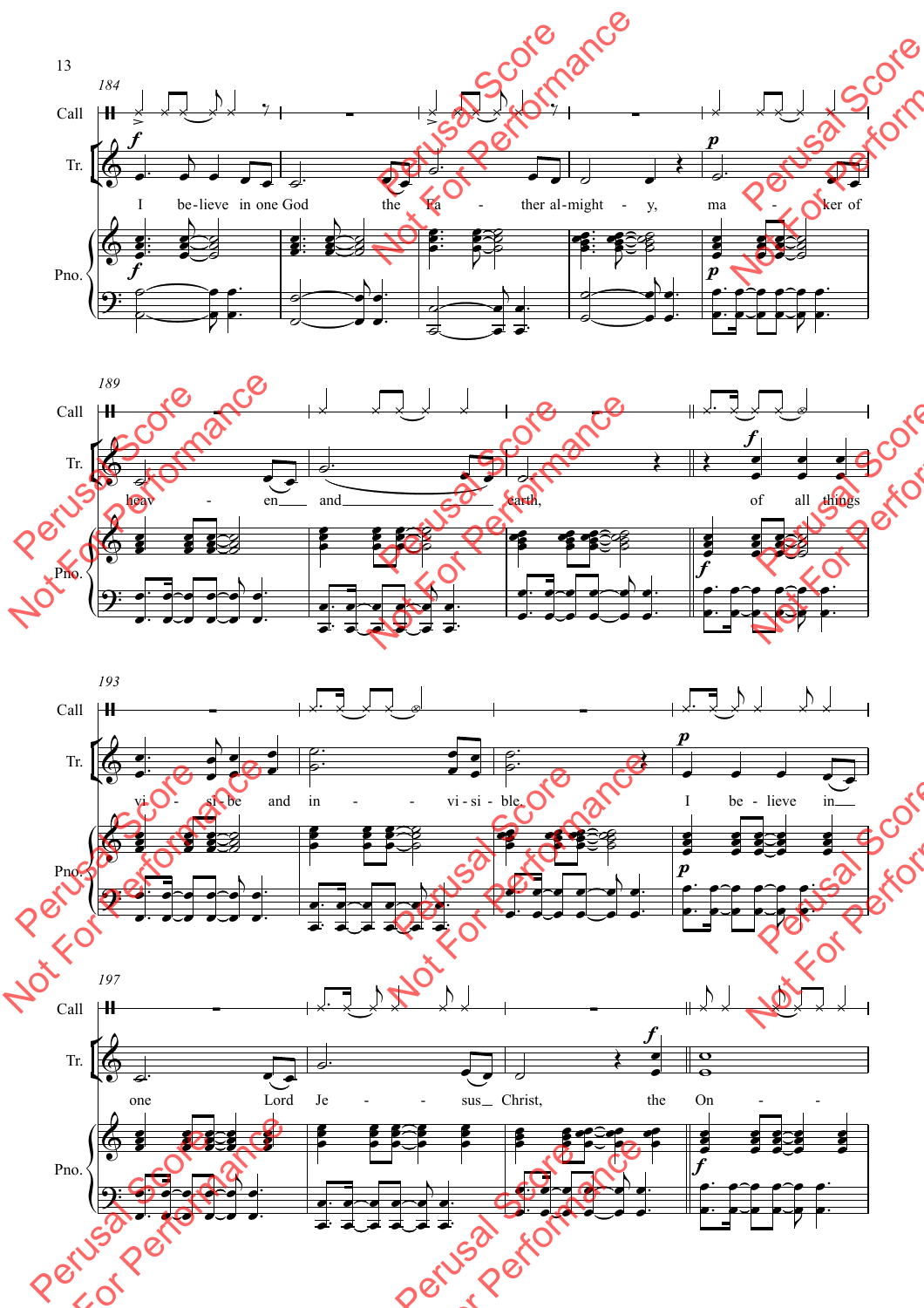

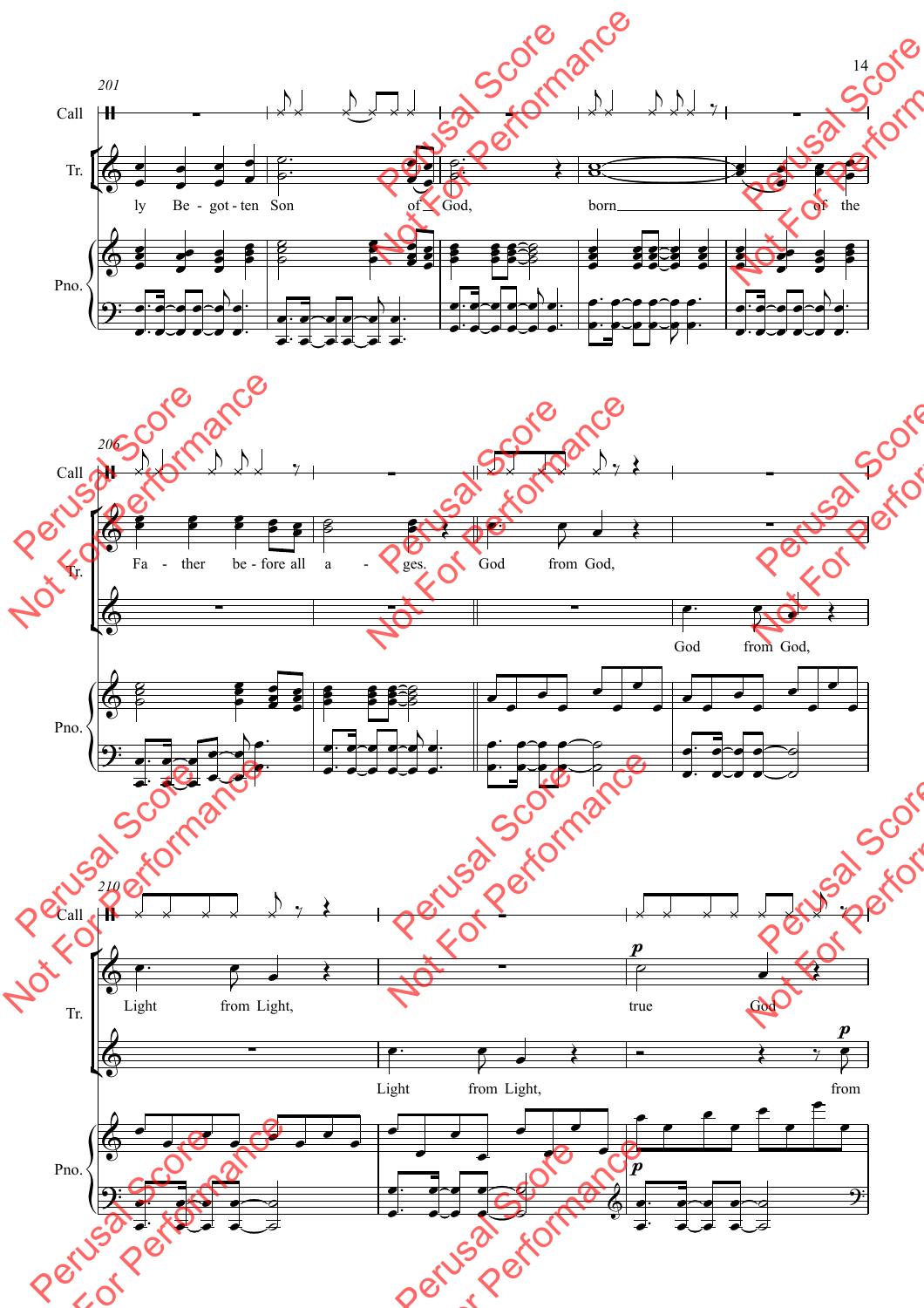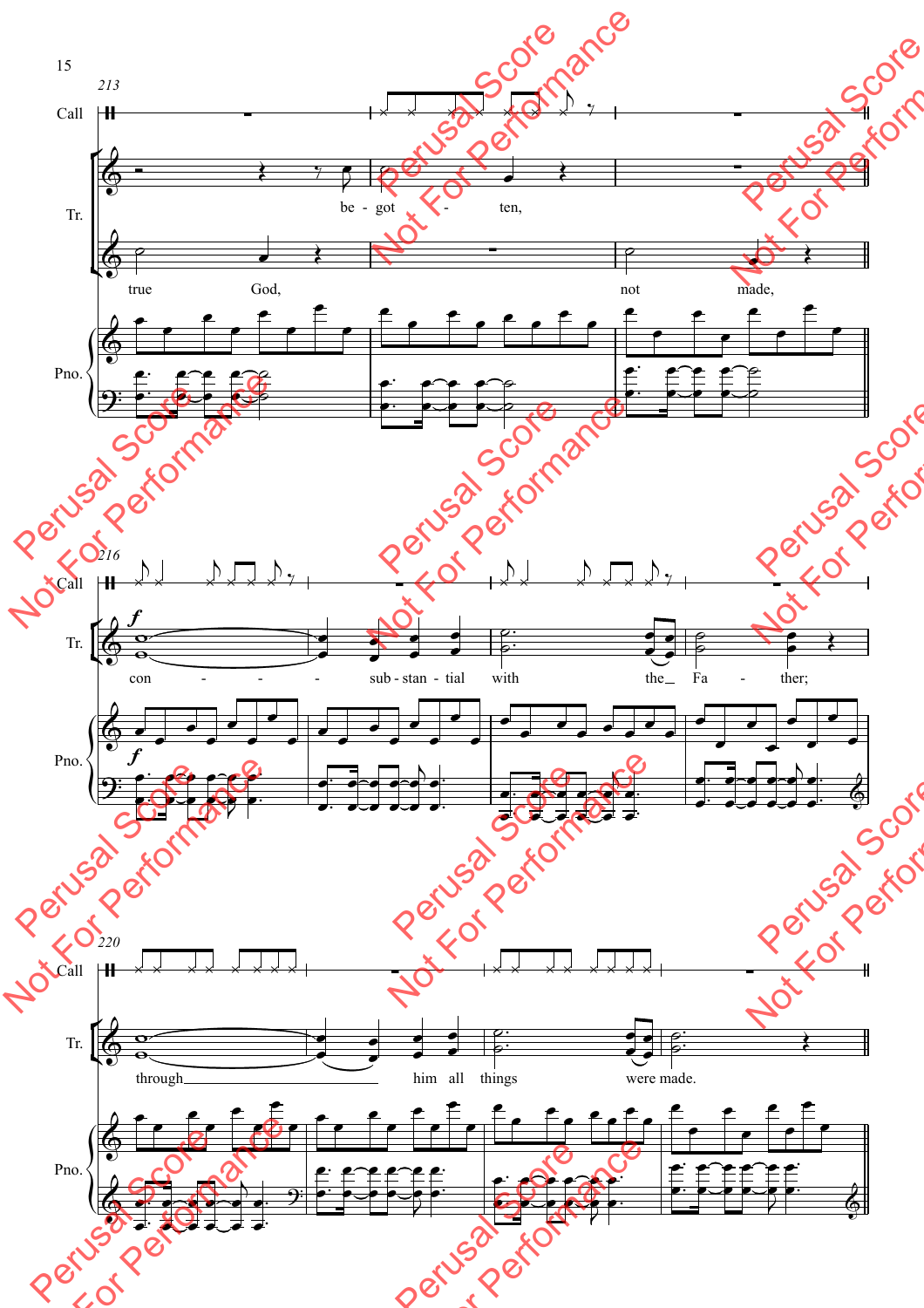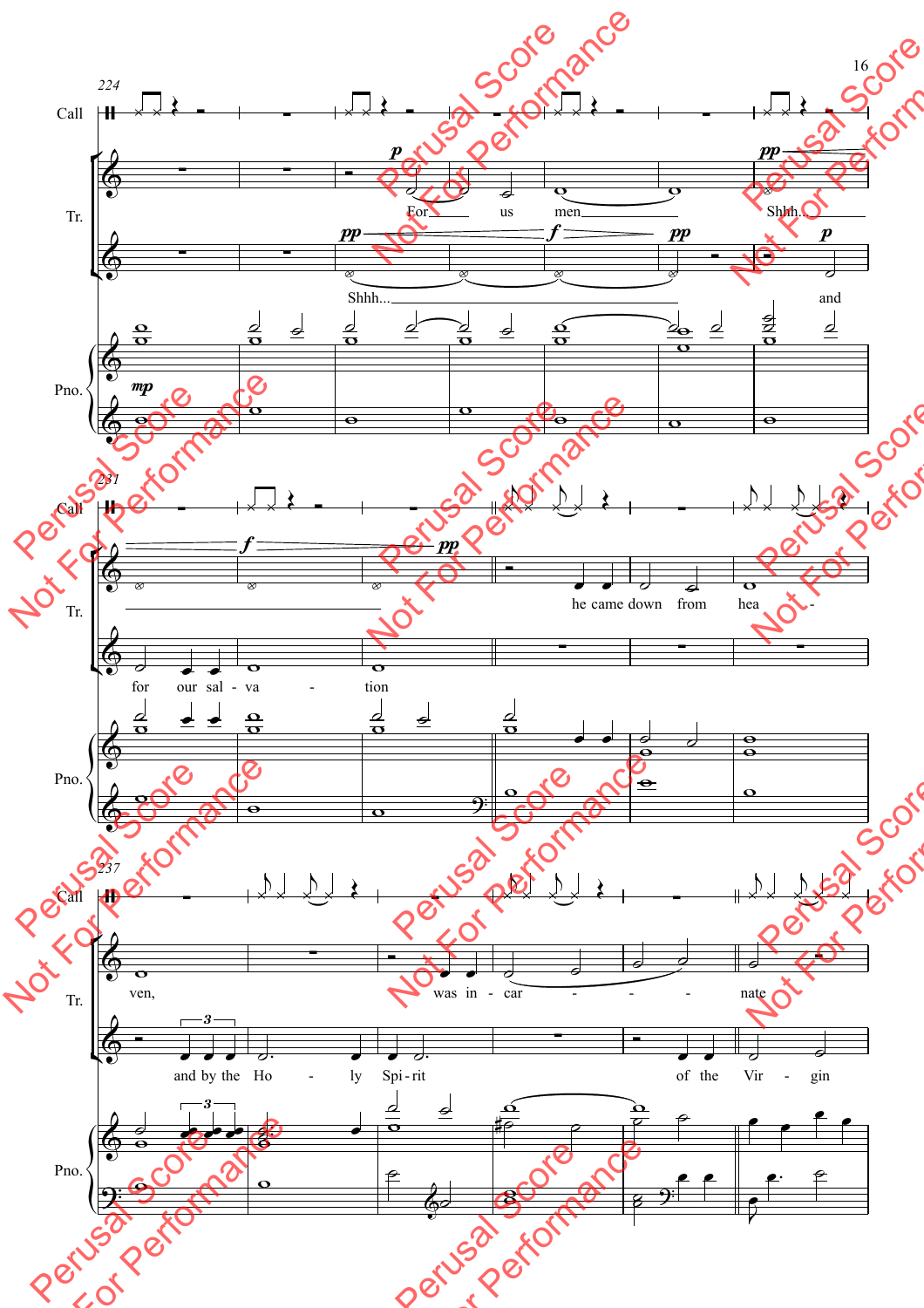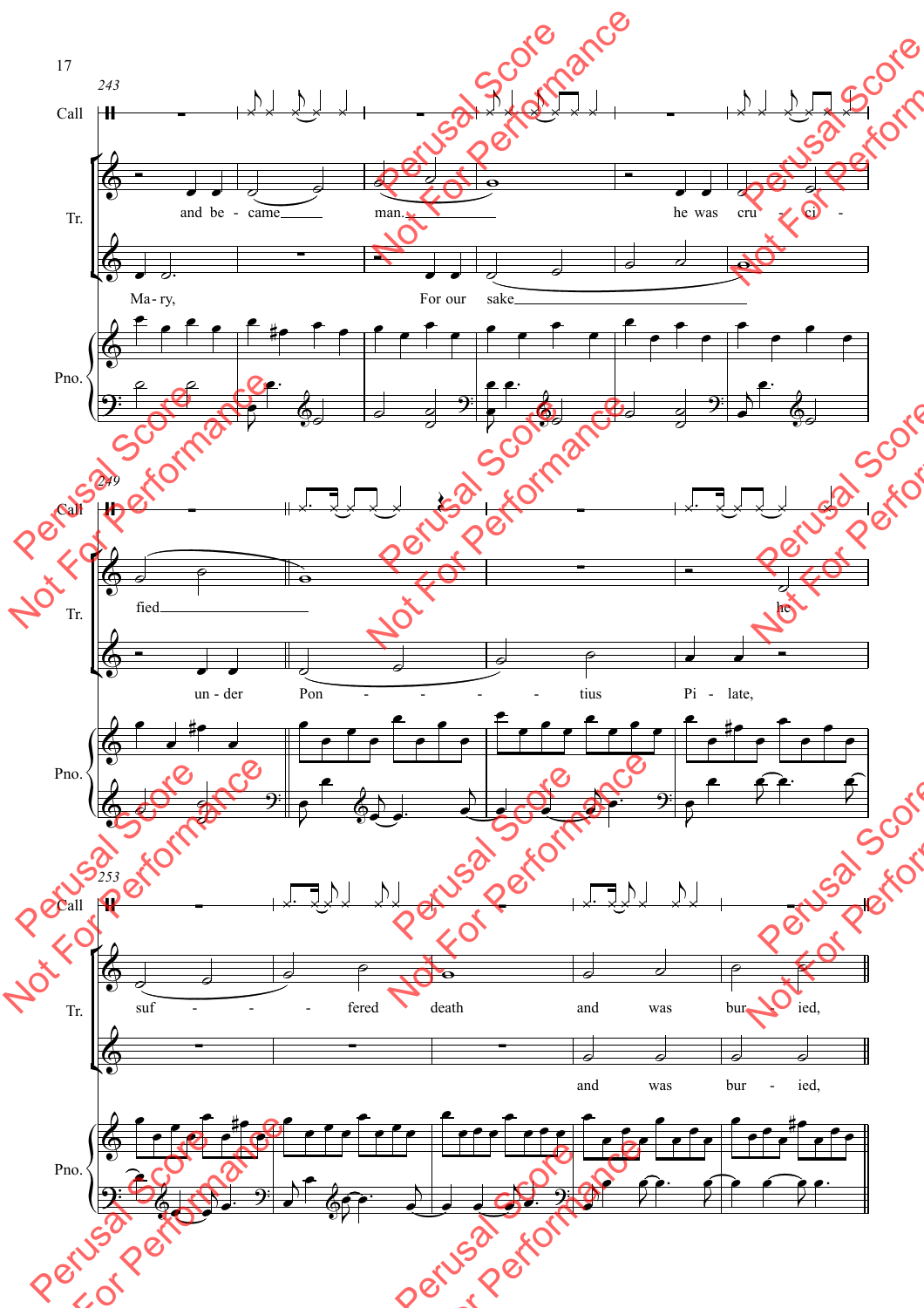![](_page_18_Figure_0.jpeg)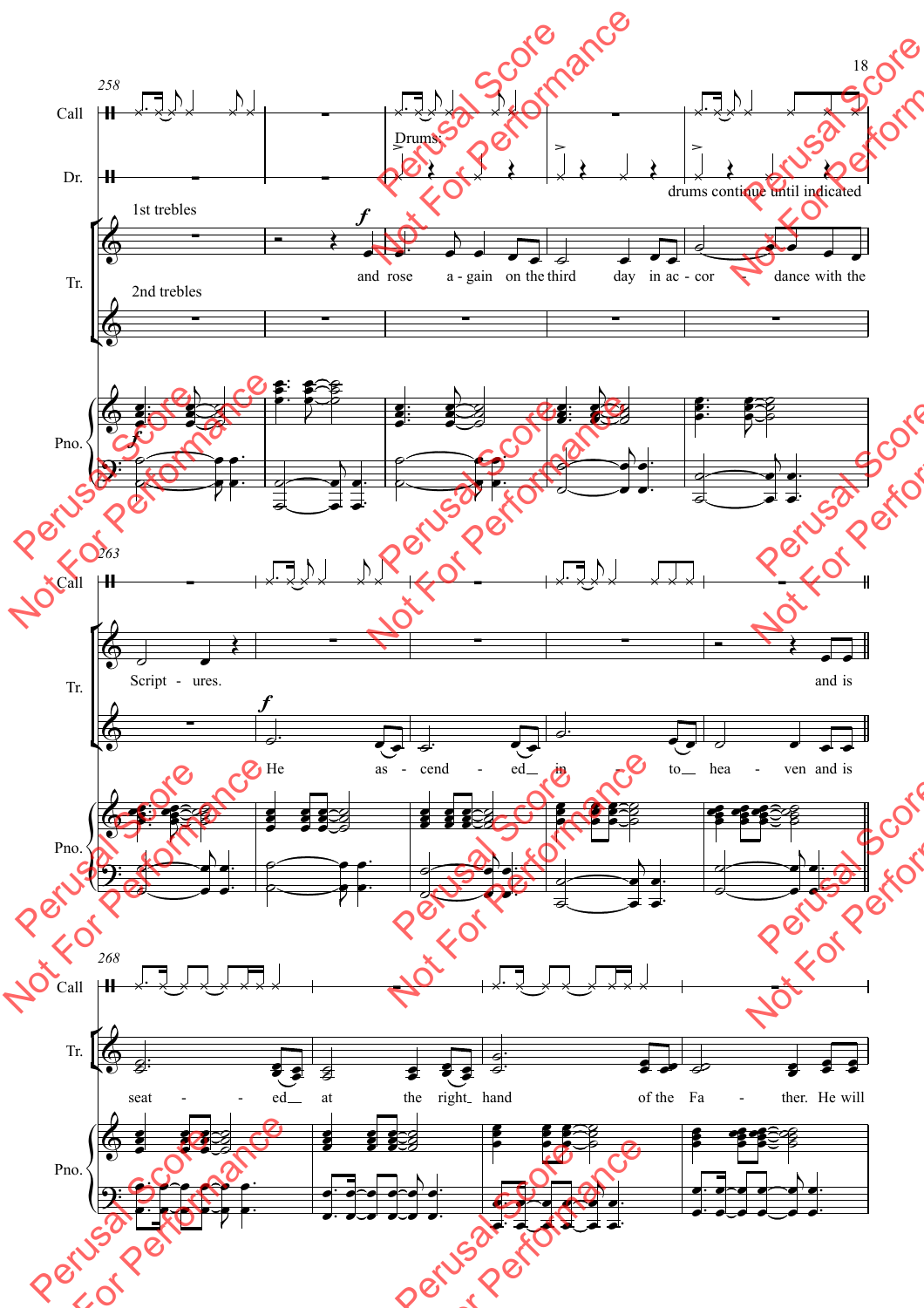![](_page_19_Figure_0.jpeg)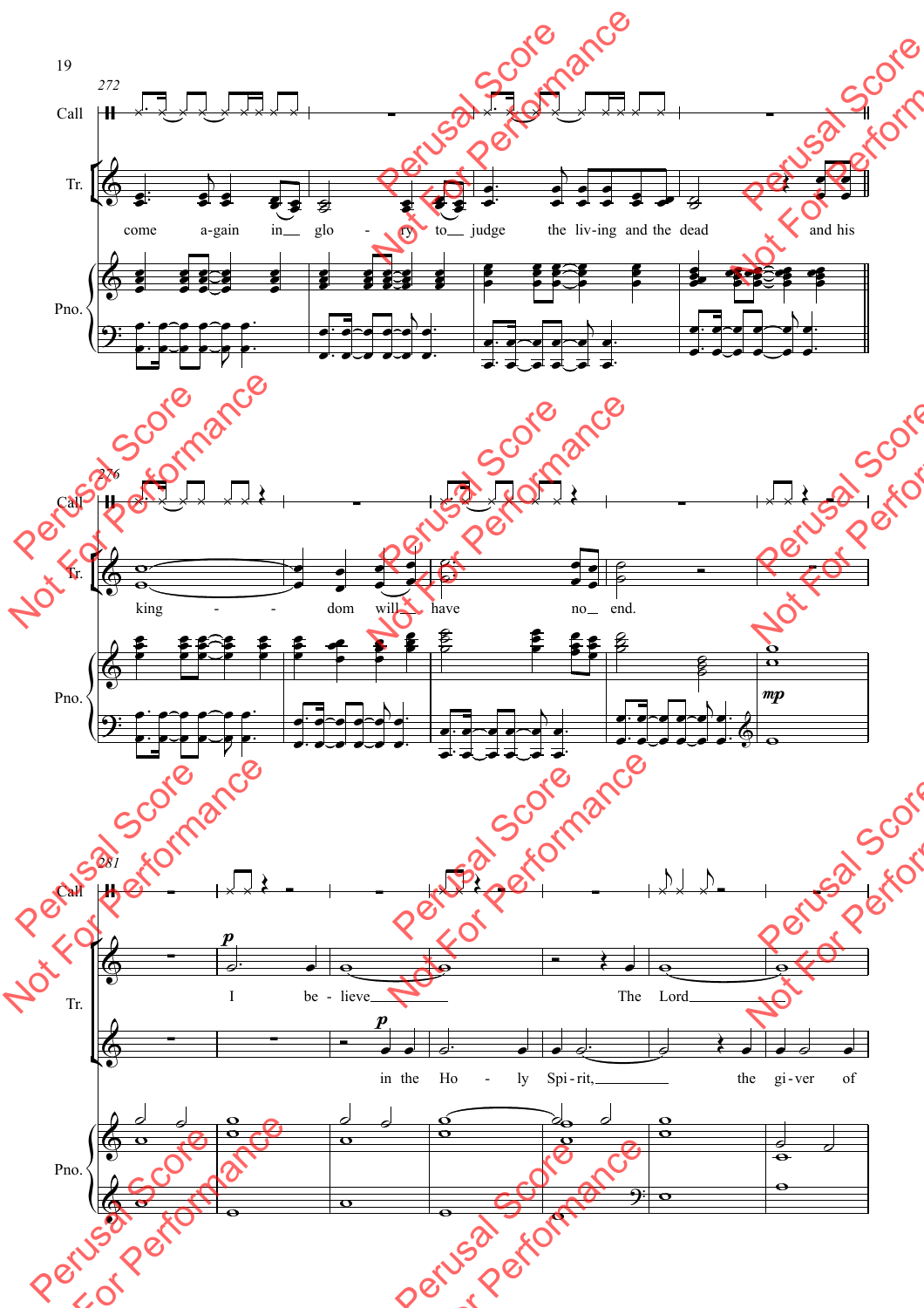![](_page_20_Figure_0.jpeg)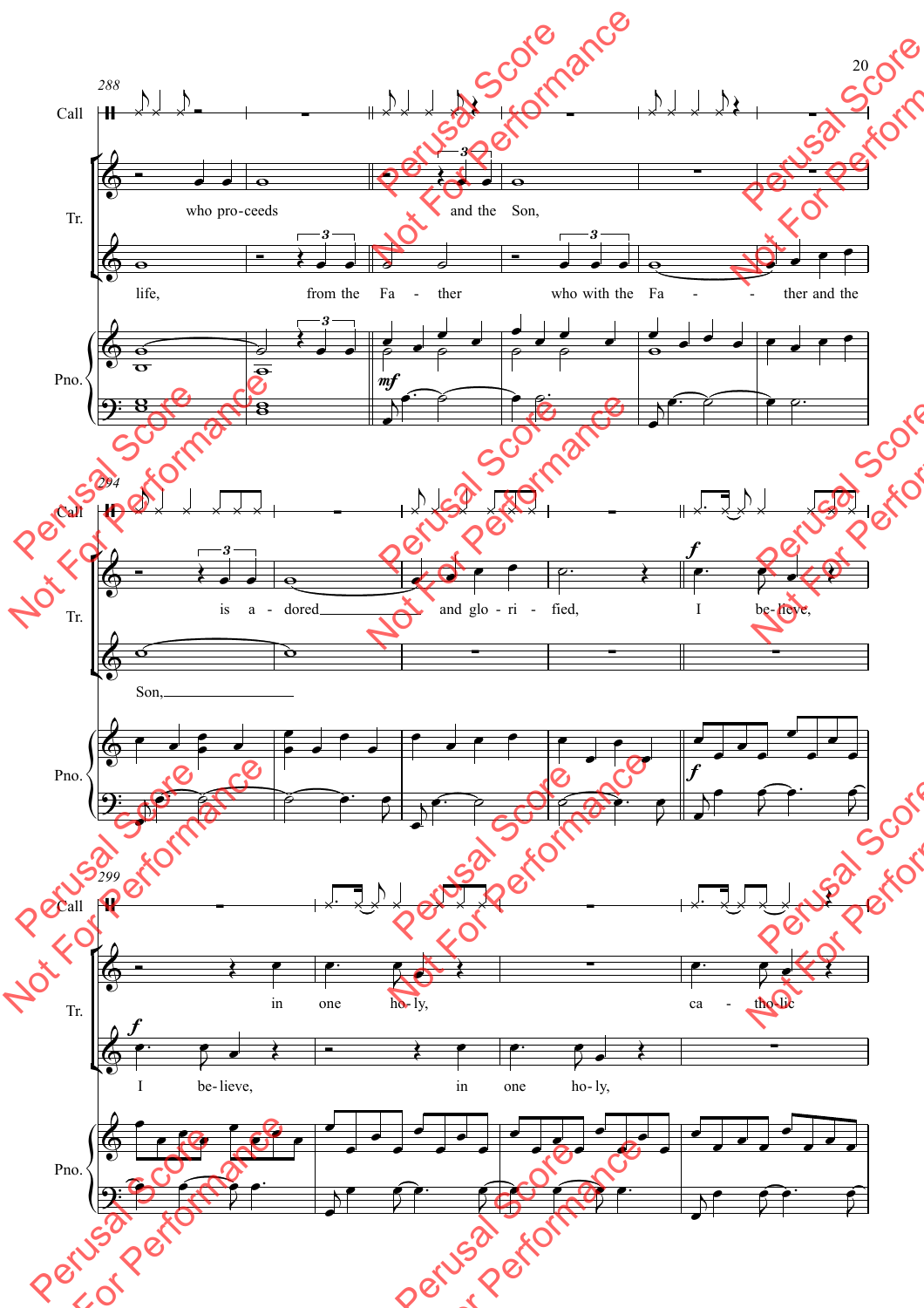![](_page_21_Figure_0.jpeg)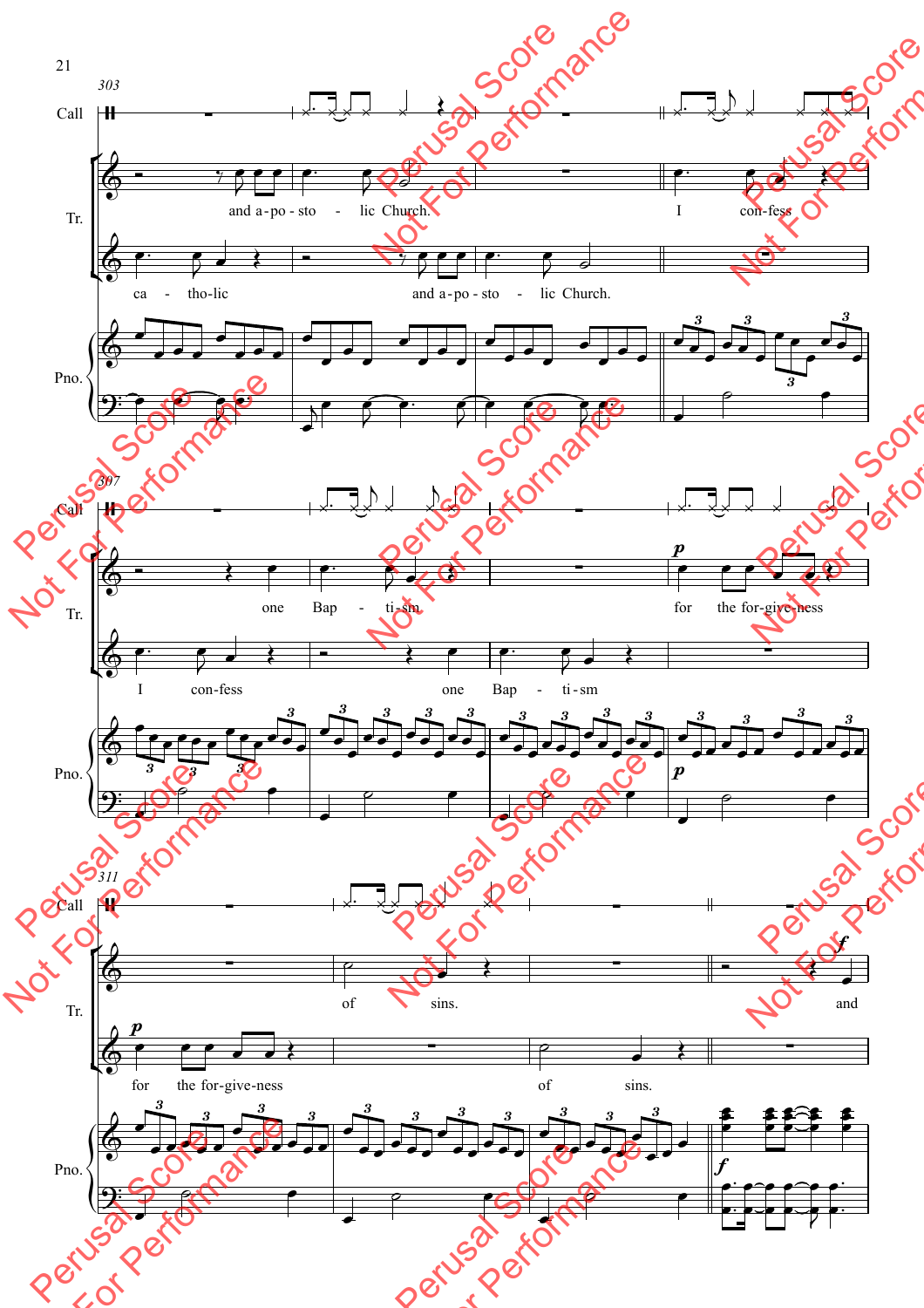![](_page_22_Figure_0.jpeg)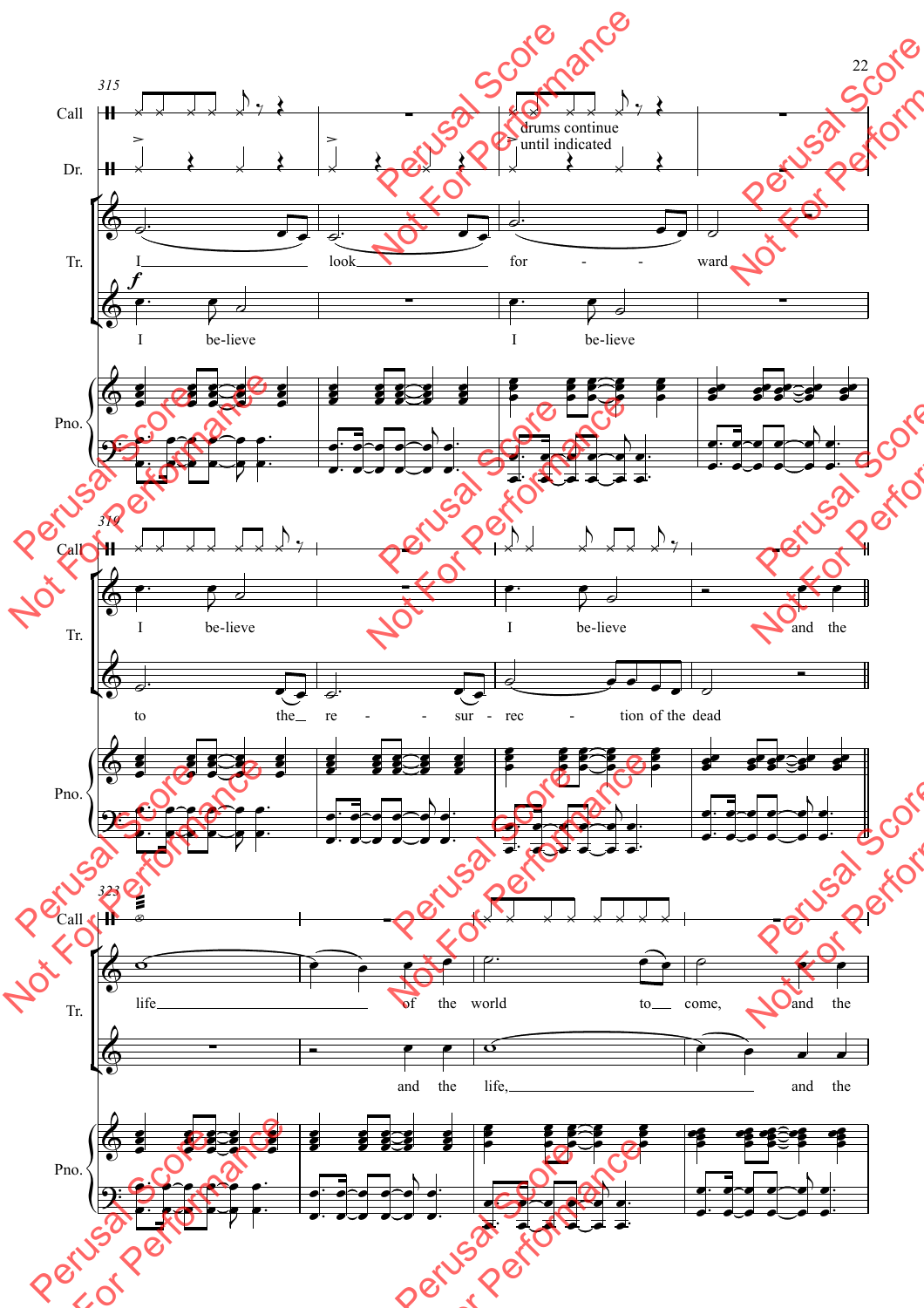![](_page_23_Figure_0.jpeg)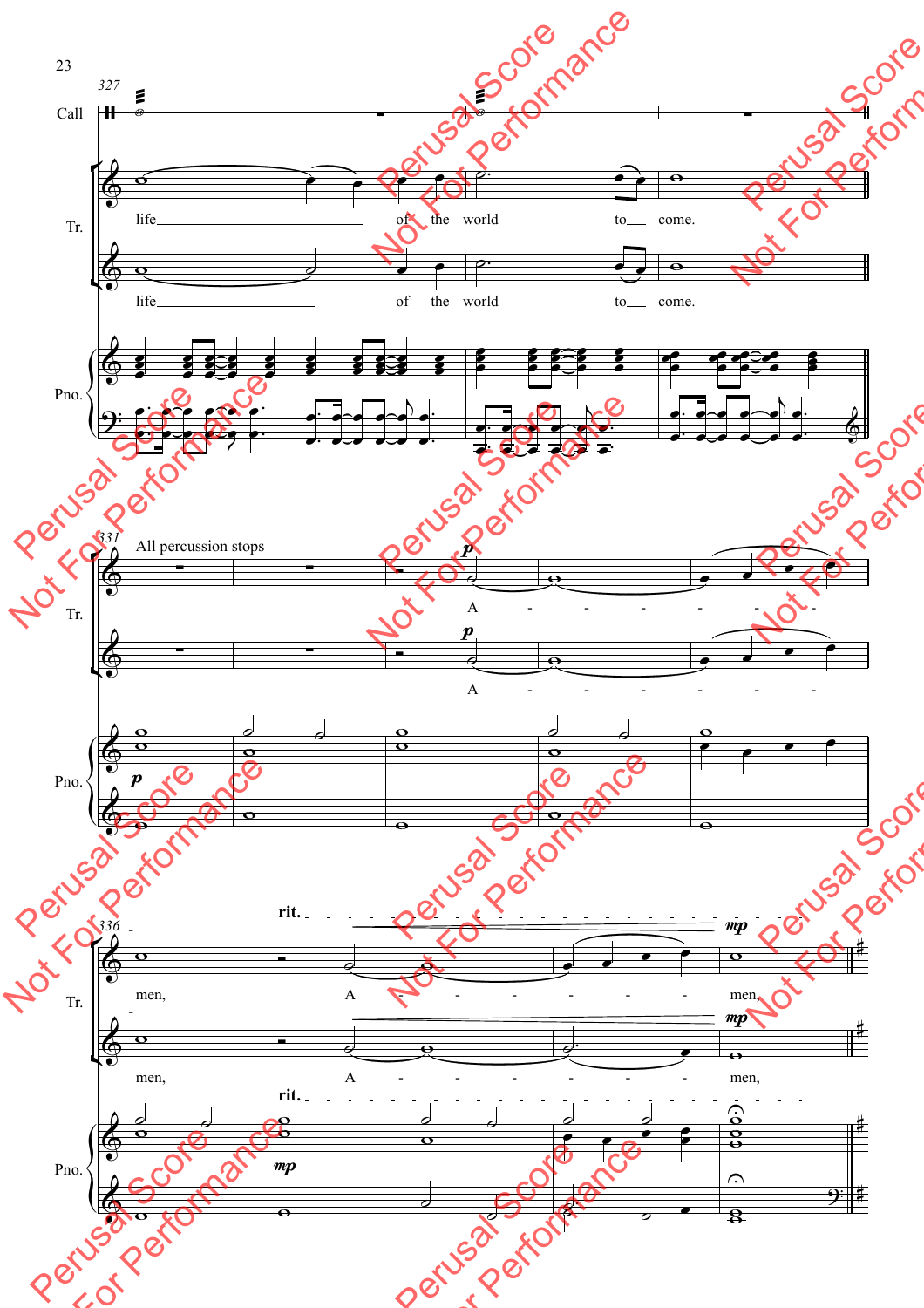![](_page_24_Figure_0.jpeg)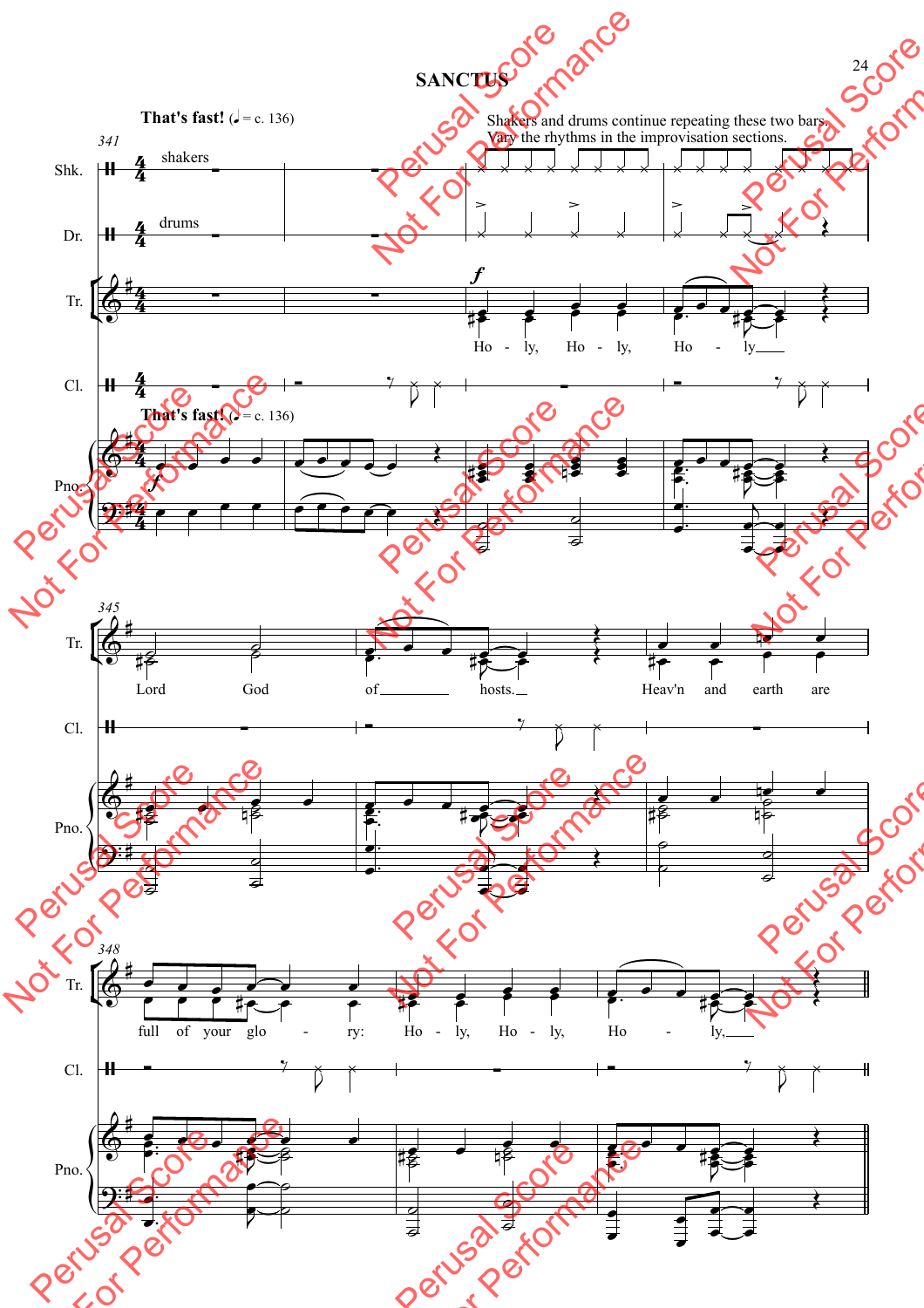![](_page_25_Figure_0.jpeg)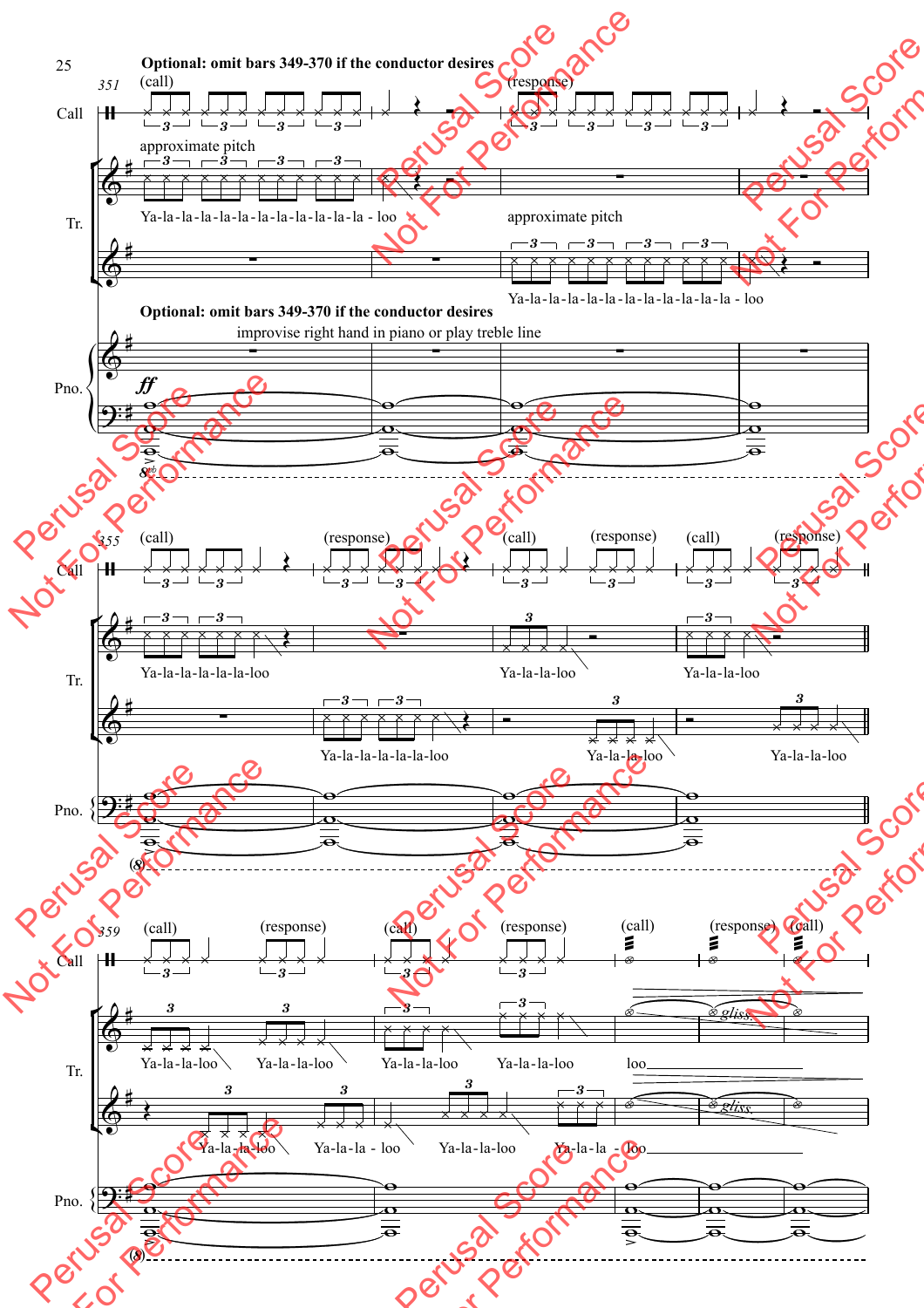![](_page_26_Figure_0.jpeg)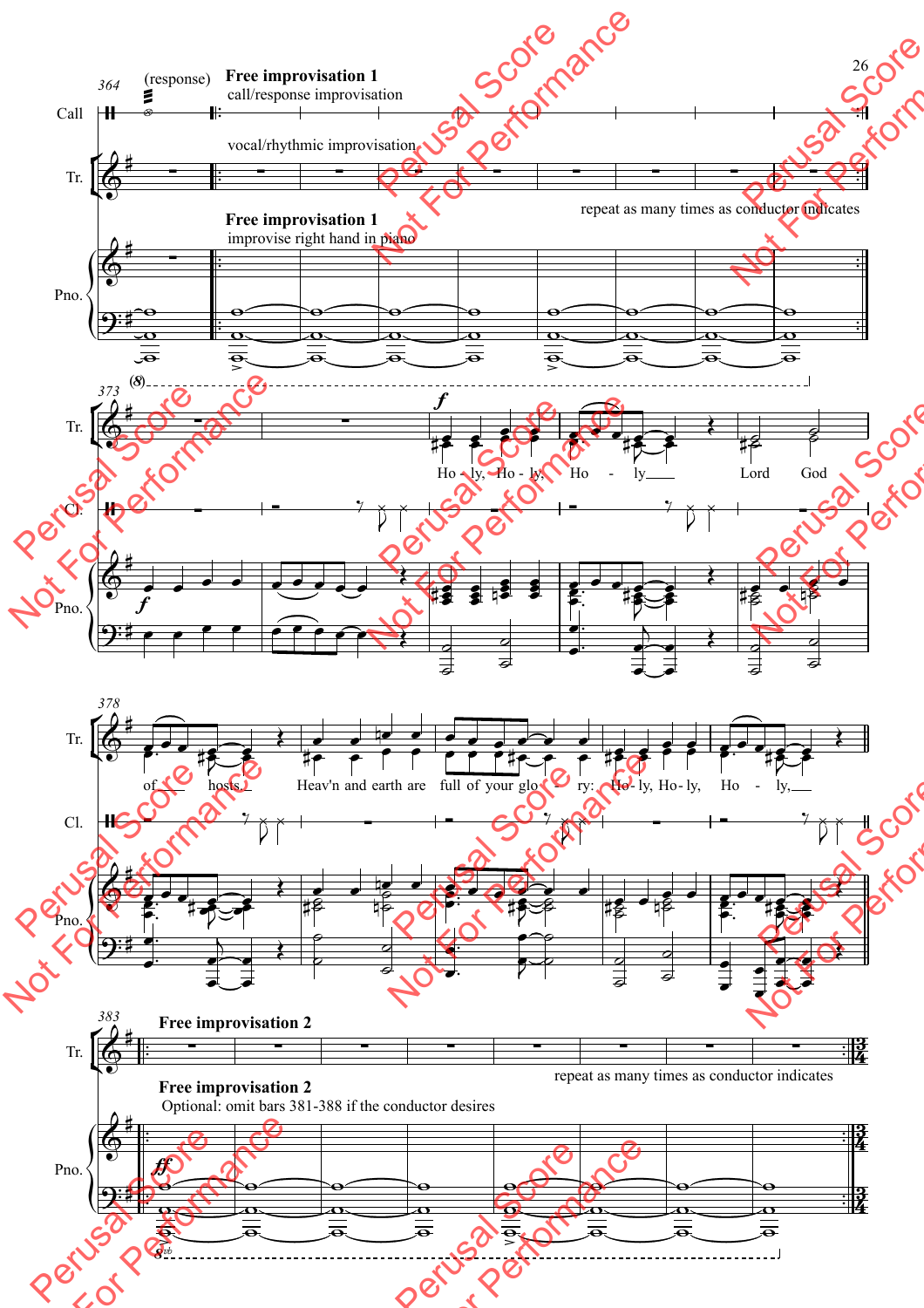![](_page_27_Figure_0.jpeg)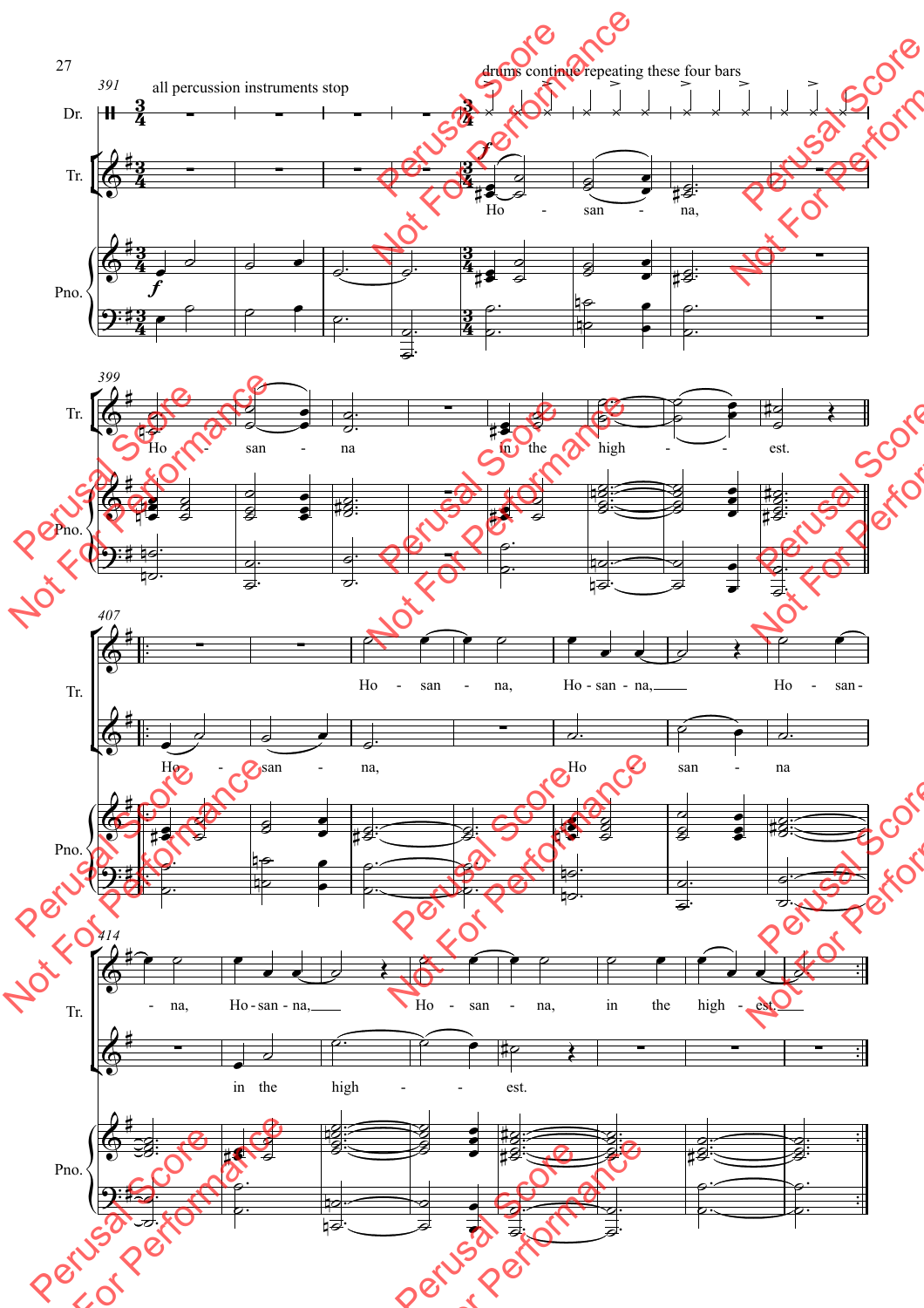![](_page_28_Figure_0.jpeg)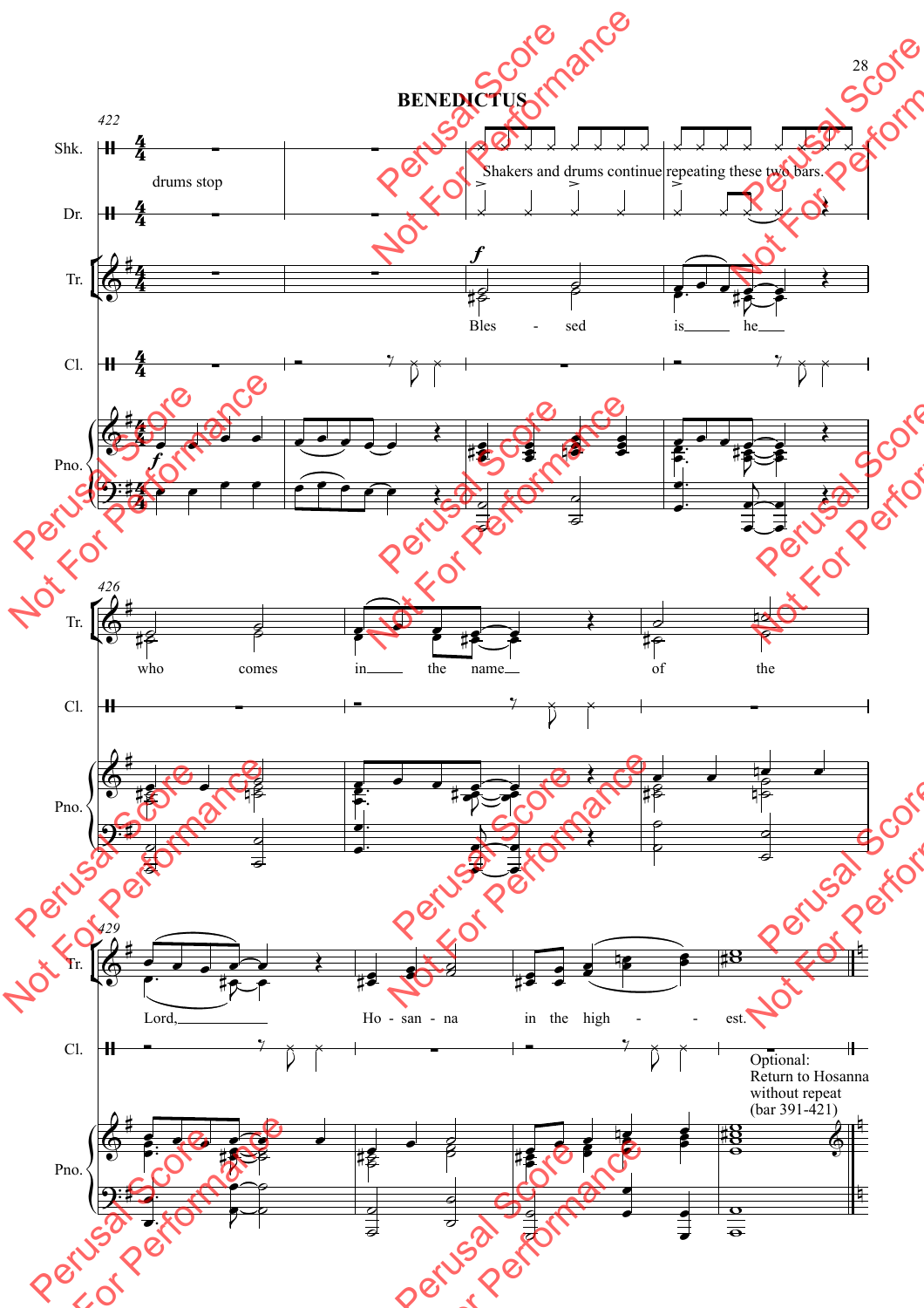![](_page_29_Figure_0.jpeg)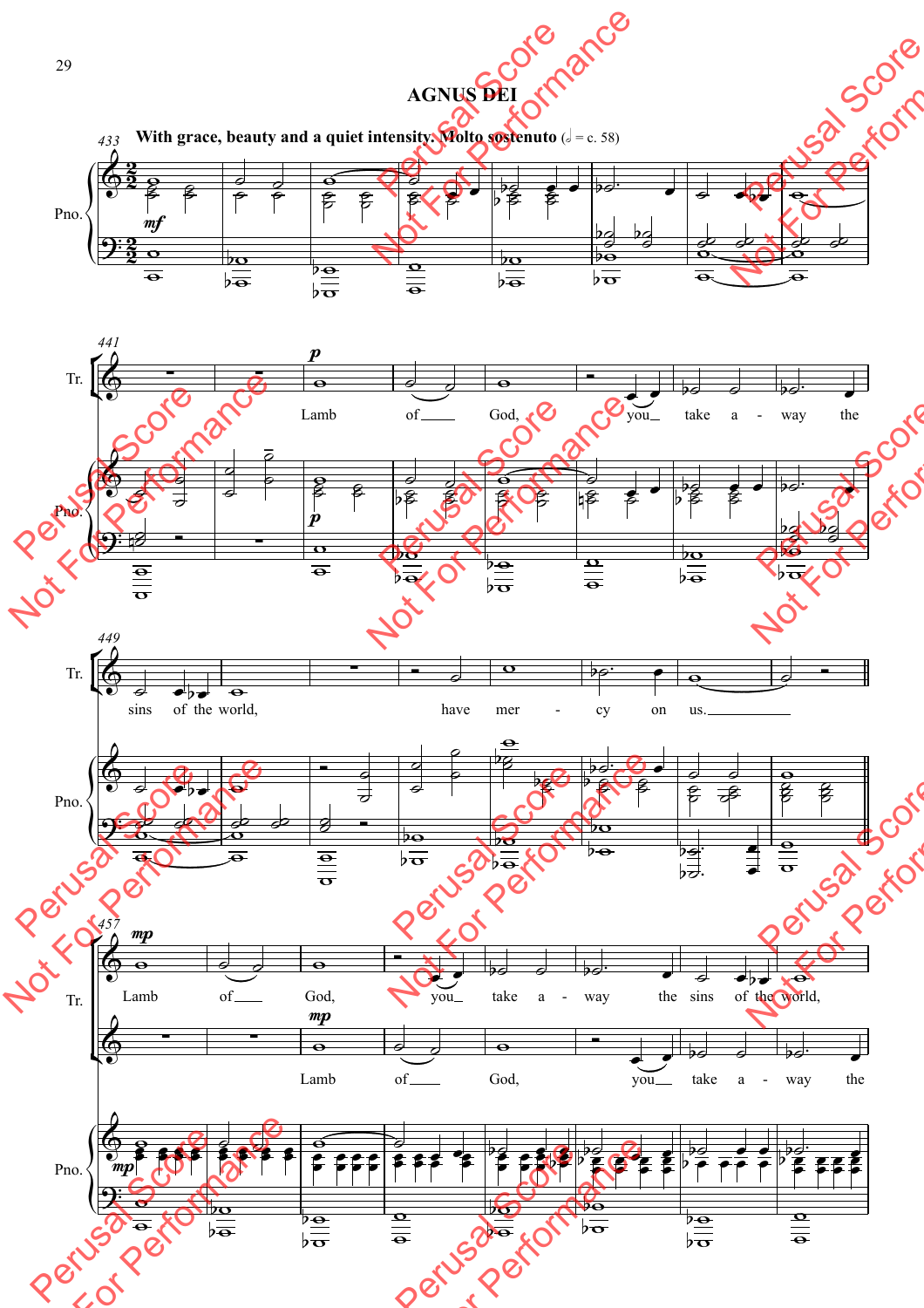![](_page_30_Figure_0.jpeg)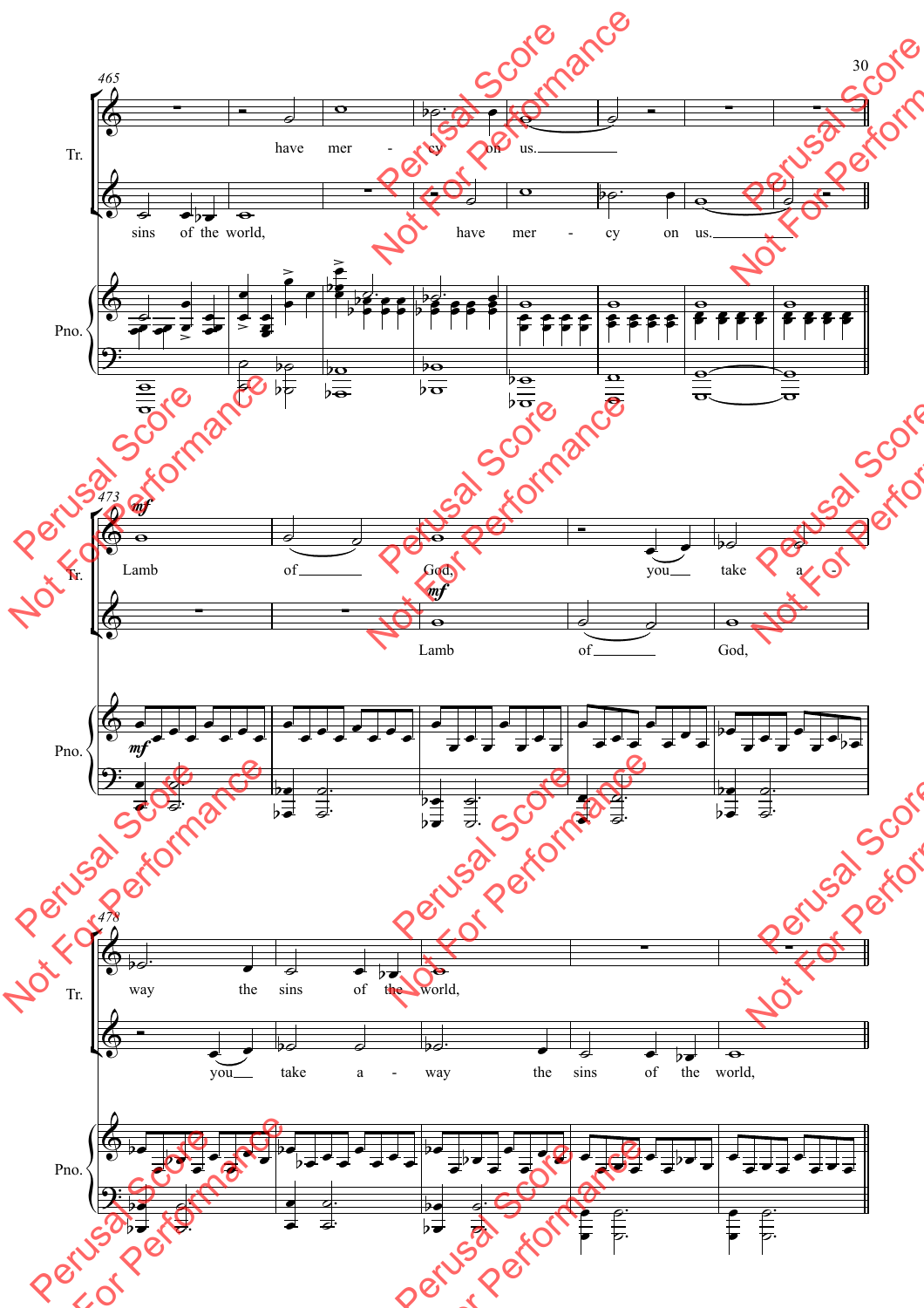![](_page_31_Figure_0.jpeg)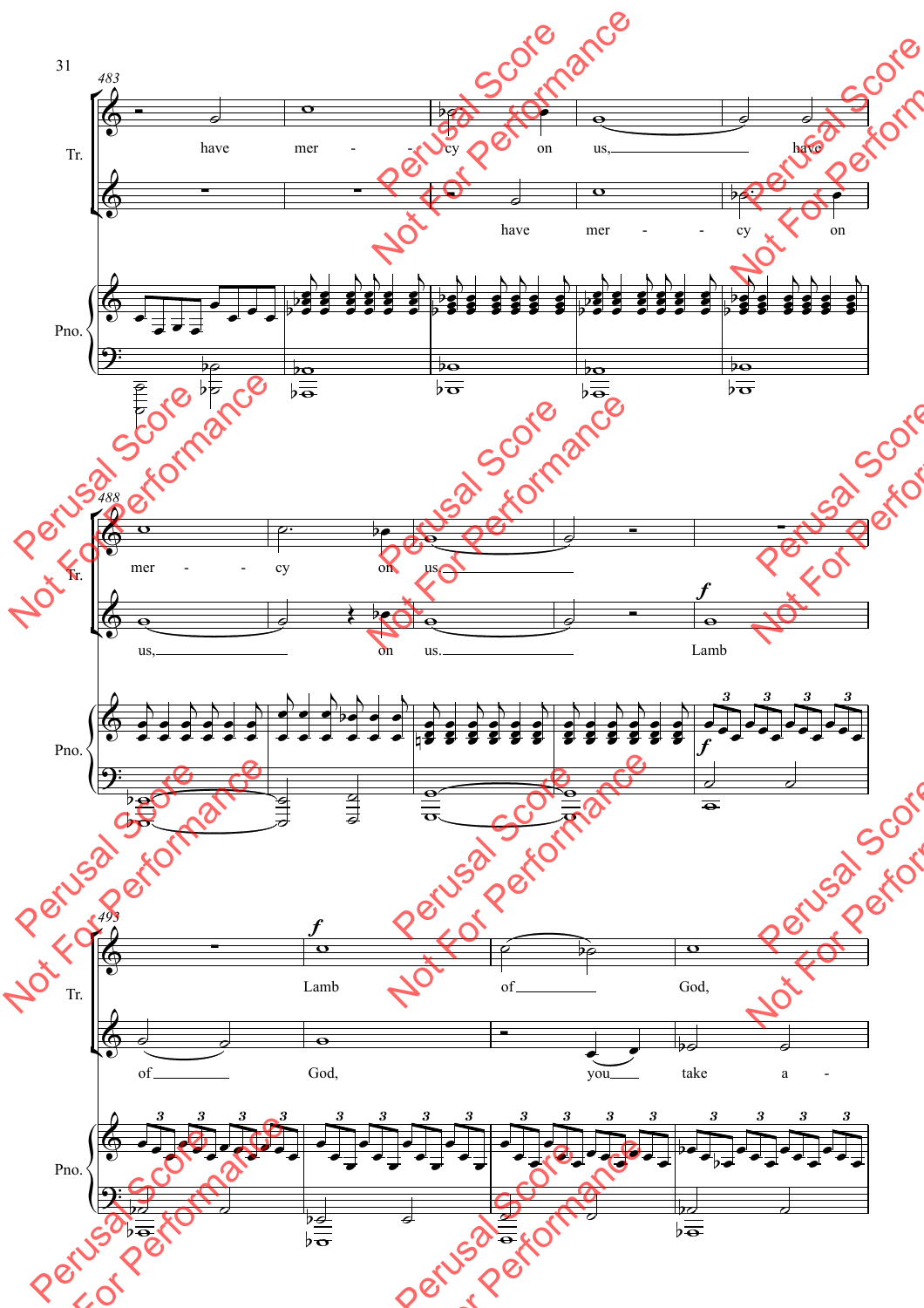![](_page_32_Figure_0.jpeg)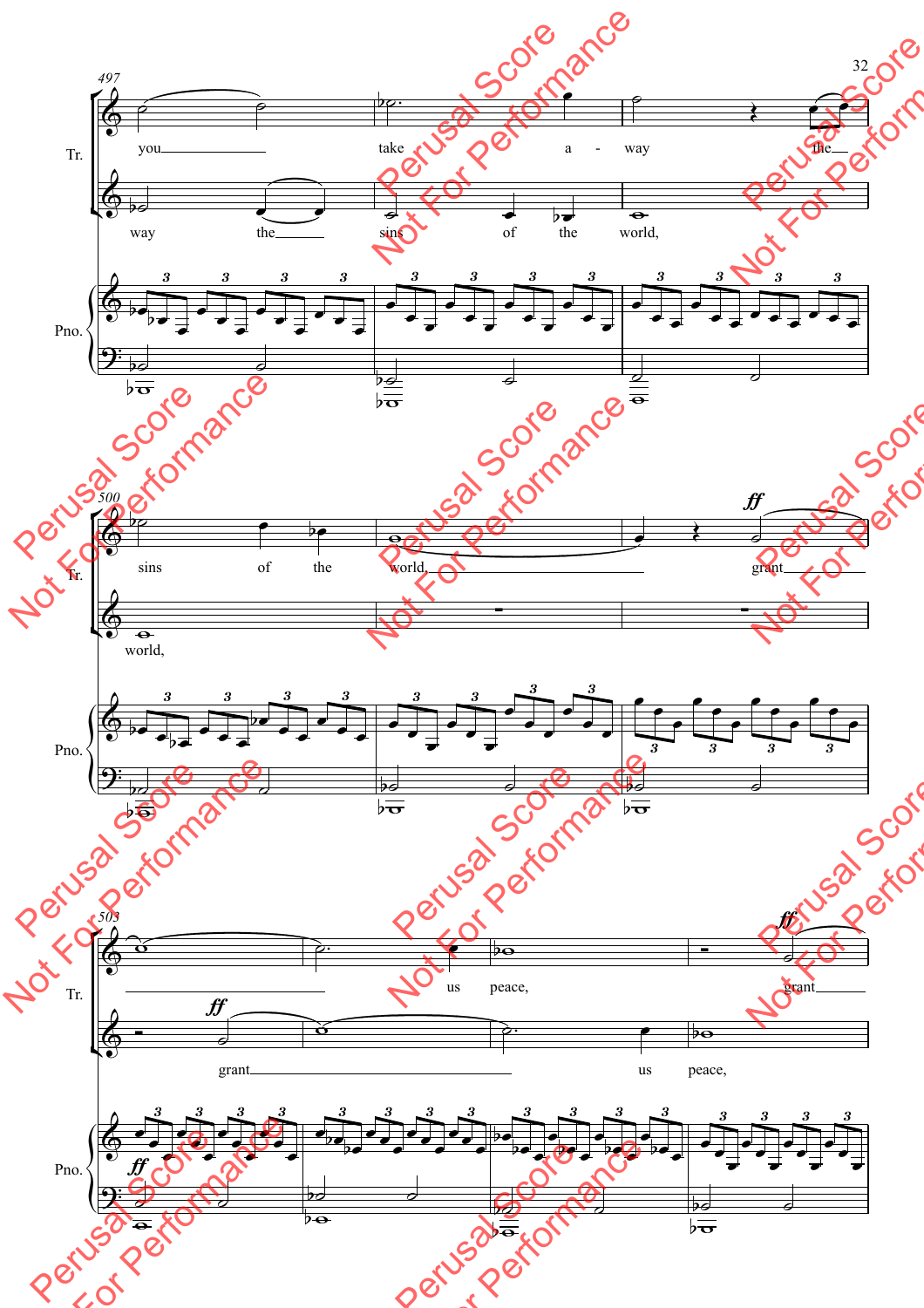![](_page_33_Figure_0.jpeg)